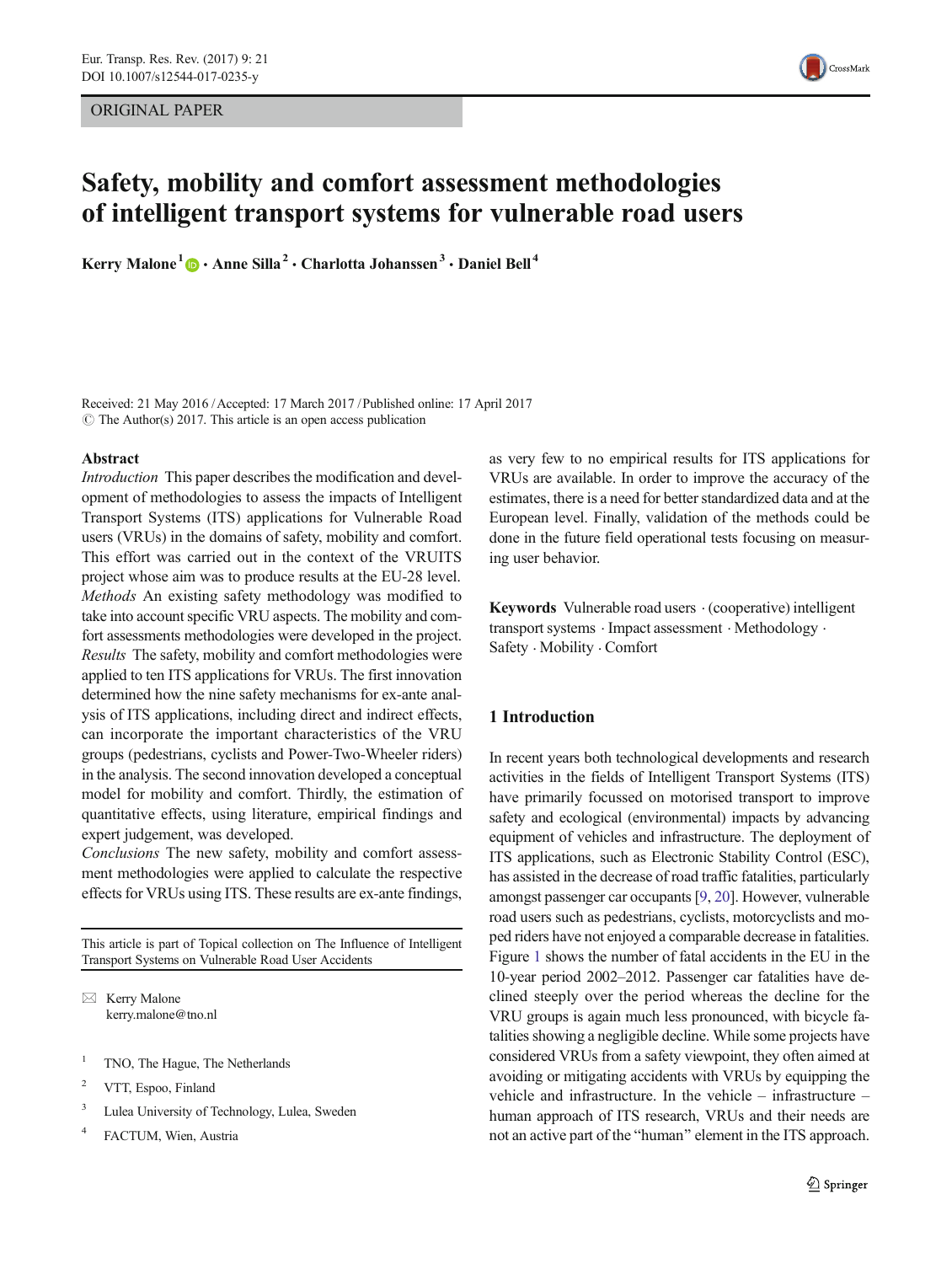<span id="page-1-0"></span>Fig. 1 Trends in numbers of accidents (Fatalities), 2002 to 2012 [[8\]](#page-14-0)



What is needed? The VRU must become an active, integrated element in the ITS, addressing safety, mobility and travel comfort needs of VRUs. The EU-funded VRUITS project, which ran from April, 2013, through March, 2016, aimed at actively integrating the "human" element in the ITS approach by focussing on the needs of all relevant stakeholder groups in the development and adaptation process of innovative ITS solutions aimed at improving the traffic safety, mobility and comfort of vulnerable road users. The VRUITS project, which was sponsored by the European Commission DG MOVE, placed the vulnerable road user in the centre, assessed the impact of current and upcoming ITS applications on the safety, mobility and comfort of vulnerable road users, identified how the usability and efficiency of ITS applications could be improved, and recommended which actions have to be taken at a policy level to improve ITS safety and mobility. By applying a multi-disciplinary approach, the VRUITS project aimed at developing tools to evaluate, field-test and subsequently improve ITS for vulnerable road users. Consistent with white papers and goals of the European Commission defined for 2020 and 2030, the quantitative estimates were produced for these years (but not presented in this paper). See [[1\]](#page-14-0) for results.

Part of the first objective of the VRUITS project, and the objective directly related to this paper, is to assess societal – safety, mobility, comfort and cost-benefit − impacts on vulnerable road users of selected ITS applications. In this paper, "impact assessment" will be used to refer to the set of safety, mobility, comfort and cost-benefit assessments. The impact assessment for vulnerable road users of ITS is new.

The objective of this research paper is to describe the methodologies and data used in the impact assessment for vulnerable road users. Because the methodologies are new and the evidence for impacts of the investigated ITS is scarce or nonexistent, the methodologies must be innovative in their approach and in finding the data to quantify the safety, mobility and comfort impacts. This paper focusses on providing a detailed description of these aspects. Firstly, the paper introduces the vulnerable road user categorisation used in VRUITS. The safety, mobility and comfort methodologies are then presented in separate sections. For each of these impact areas, an introduction to the state-of-the-art methodologies for that area is presented, followed by a justification of the method chosen for assessment. Each section then describes how the method is modified to take into account vulnerable road users, as well as the data needs of the method. The paper concludes with a reflection on the methods and data.

# 2 Vulnerable road user categorisation

Which road users are vulnerable? Although all road users are at risk of being injured or killed in a road traffic accident, certain groups of road users are at a higher risk and the fatality rate of accidents varies between the different road user groups. In particular, the "vulnerable" road users such as pedestrians and cyclists (7–9 times higher than car passengers, measured per km [\[5](#page-14-0)]), and also motorcyclists (approximately 20 times higher than car passengers, measured per km [\[5](#page-14-0)]), are at greater risk than vehicle occupants.

There are different definitions of vulnerable road users in use. [\[15\]](#page-14-0) summarizes the definitions of vulnerable road users. The definitions consider road users vulnerable if they lack external protection. VRUITS uses roughly the same three criteria to distinguish vulnerable road users as [\[18](#page-14-0)] as a basis for classifying the road user groups. They are:

- The amount of external protection
- & Task competency, i.e., the extent to which people are able to function in risky situations
- & Resilience (fragility), i.e., the extent to which people can absorb outside forces

[[18\]](#page-14-0) provides a detailed description of the three criteria above.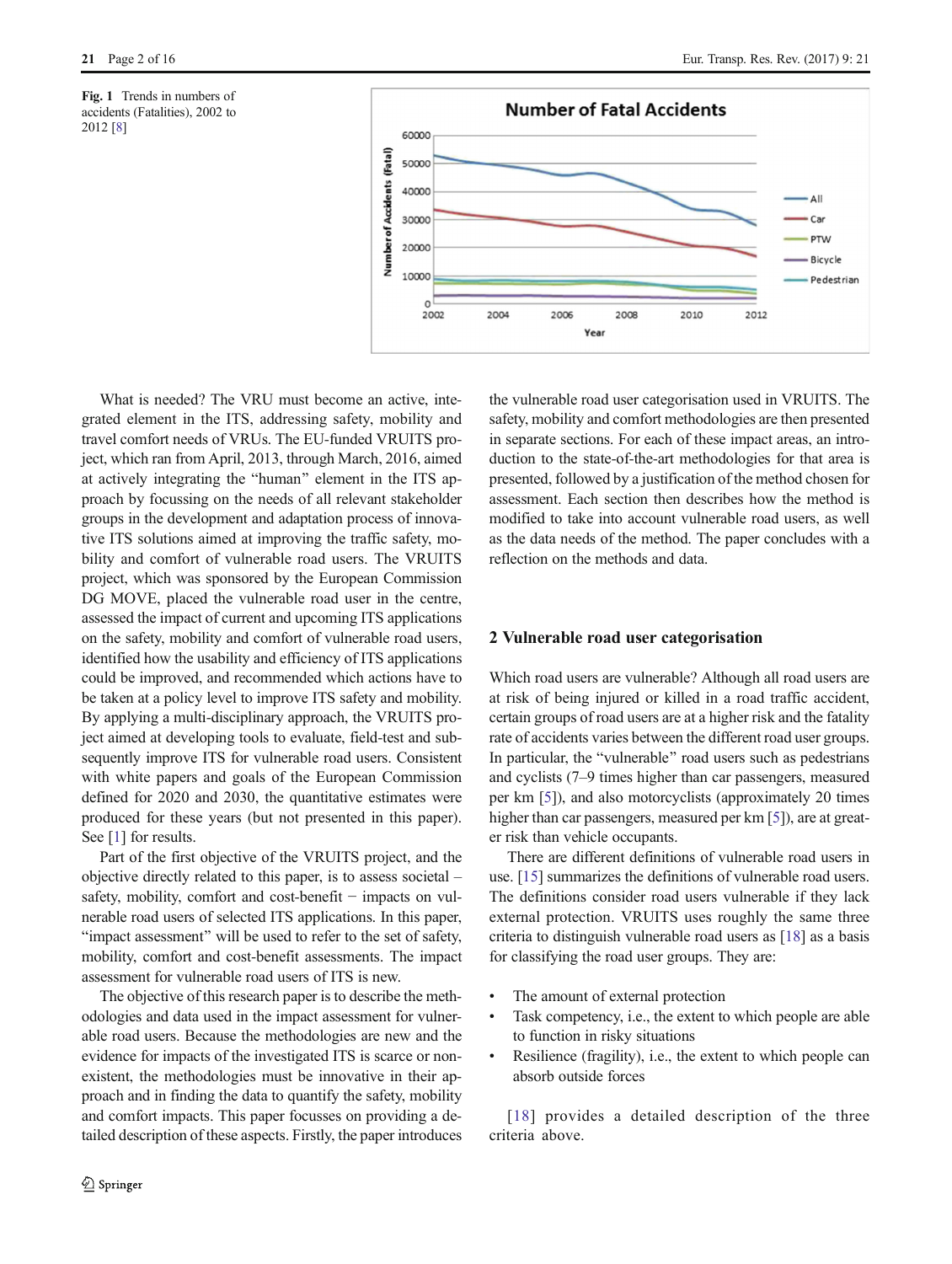The absence of a protective cage leads to a mode-related identification of vulnerable road users: pedestrians, cyclists, moped riders and motorcyclists. Fragility leads to the further identification of children and elderly as sub-groups within some of the mode-related classification. Finally, task competency affects the way and (in)ability of some subgroups to function in traffic, which is a risky situation. The age of a road traffic participant determines to a large part the task competency of that individual. A review of children's characteristics as road users revealed that there are appropriate age groups with specific needs concerning the right to survive (safety), to move (mobility and comfort) and to take part in the society. Safety, mobility and comfort are all important concepts which often go or at least should go "hand in hand". For the elderly (older than 64 years), these physical and cognitive resources decline with age, but there can be significant individual differences in abilities and in the behaviour of elderly. The variation in individual health and physical abilities can be great for elderly persons of the same age [\[18](#page-14-0)].

Using the categorisation summarised above, VRUITS used the age structures of vulnerable road users shown in Table 1, when possible.

Combining the presence of a protective cage and age categorization of vulnerable road users, the VRUITS project created relevant age subcategories within each mode (pedestrians, cyclists, moped and motorcyclists).

## 3 Safety impact assessment

# 3.1 Summary of state-of-the-art safety impact assessment methodologies for ITS

Summarising the extensive literature review of [[14\]](#page-14-0), the following methods can be distinguished for an ex-ante and expost evaluation of active safety systems:

Safety mechanisms: The safety mechanism approach is summarised in [[14](#page-14-0)] as follows: the framework of a safety assessment of ITS should (1) cover all three dimensions of road safety − exposure, crash risk and consequence, (2) cover the effects due to behavioural adaptation in addition to the engineering effect (effect on target accident contributory factors) and (3) be compatible with the other aspects

| <b>Table 1</b> Categorisation<br>of age structures of<br>vulnerable road used in<br><b>VRUITS</b> | Description                               | Age in years                  |  |  |
|---------------------------------------------------------------------------------------------------|-------------------------------------------|-------------------------------|--|--|
|                                                                                                   | Younger children<br>Older children; teens | $7-12$ years<br>$13-17$ years |  |  |
|                                                                                                   | Adult                                     | $18-64$ years                 |  |  |
|                                                                                                   | Elderly                                   | $65+$ years old               |  |  |

of state of the art road safety theories. This entails an estimation of the target population of the ITS and an expert evaluation of its effectiveness in preventing or mitigating accidents. A framework for assessing the road safety impacts that fulfils these requirements is the nine-point list of ITS safety mechanisms.

- & Expert Questionnaires
- Accident reconstruction: this is based on case study-approach, where accident scenarios are simulated with and without the ITS present, and the outcomes are compared.
- Black box statistical analysis: a method based on artificial neural networks that assesses safety-based on information about the relevance and influence of the ITS on accident characteristics.
- & Ex-post evaluation: this is based on accident data with and without the ITS.
- Field Operational Test data analysis: This approach uses Field Operational Test data to assess safety. The analysis uses data on near accidents or risky events and translates that data into an estimate on safety.
- Effectiveness methodology using a tree approach: This approach is based on mapping an accident database to a tree to classify the conditions of the injuries. The mapped accidents are multiplied by percentage of road users that didn't not die/injured to estimate the effect of an ITS measure.

The methodologies reviewed above have hardly been applied to vulnerable road users. Methods based on ex-post analysis of accident statistics are not relevant for the case of ITS for vulnerable road user, because little or no statistical data on such applications are available. The lack of statistical data also precludes the use of models with "predictive" ability, using data about the past. This is due to the ITS being a "trend" break" rather than a measure for which the impacts can be predicted. Thus, ex-ante assessment methods seem more appropriate. A comprehensive approach that covers all possible safety effects is the safety mechanisms method, and therefore this was used in the VRUITS project.

#### 3.2 Overview of method development

The starting point for the development of the safety impact assessment method which was used in VRUITS project was the safety impact assessment framework presented by [[15\]](#page-14-0). The framework of [\[15](#page-14-0)] is based on the theoretical background presented by [\[19\]](#page-14-0) according to which the traffic safety consists of three dimensions, which are (1) exposure, (2) risk of a collision to take place during a trip and (3) consequences (= risk of a collision to result in injuries or death) ([\[19\]](#page-14-0), as illustrated in Fig. [2](#page-3-0)). The volume of the rectangular box is the expected number of injured or fatalities. Thus the number of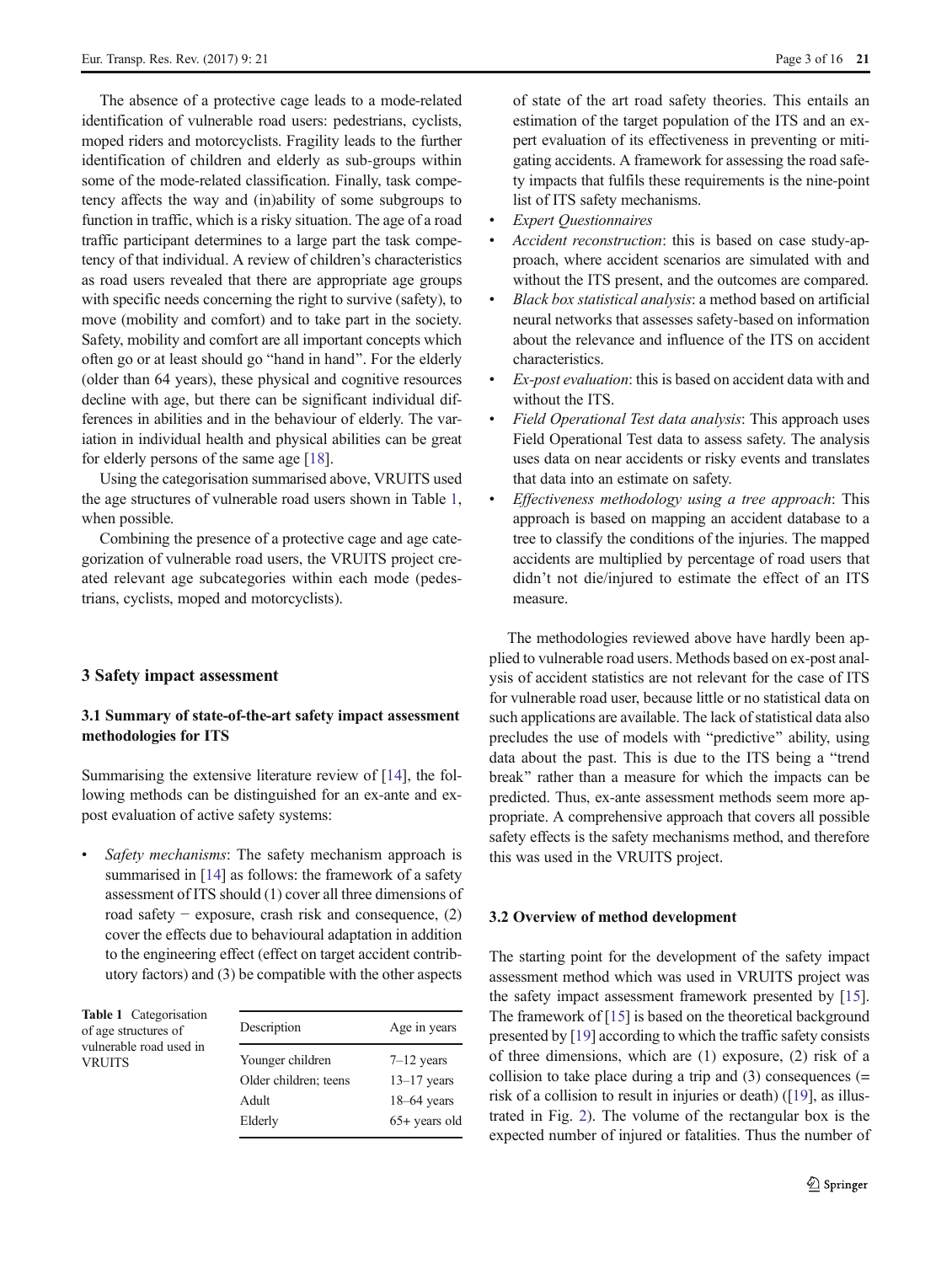<span id="page-3-0"></span>

Fig. 2 The dimensions of road safety [[19](#page-14-0)]

injuries or fatalities in road accidents depends on the three dimensions – exposure, accident rate and injury severity.

The framework of [\[15\]](#page-14-0) emphasises the systematic nature of transport: when one element of the system is affected, the consequences may appear in several elements and levels of the system. Therefore, the implemented measures influence safety by affecting one or several of the factors contributing to any of these three dimensions of safety. The use of this approach ensures that the safety impact assessment method will cover all dimensions of road safety, also exposure or the amount of travelling, which is frequently overlooked in the safety assessment studies [[15\]](#page-14-0).

In addition to the three dimensions of road safety (as indicated in Fig. 2) the framework for the safety impact assessment of ITS should also cover the effects due to behavioural adaptation in addition to engineering effects, and be compatible with other aspects of state-of-the-art road safety theories [[15](#page-14-0)]. In order to be sure that all possible impacts (both positive and negative impacts on road safety; direct, indirect and unintended effects of systems) will be covered, the analyses proposed by [\[15](#page-14-0)] utilises a set of nine mechanisms via which ITS can effect road user behaviour and thereby road safety. These nine mechanisms cover the three aspects of road safety in a systematic manner and are based on a ten-point list compiled by [[3\]](#page-14-0). For the purposes of the VRUITS project, these nine mechanisms were updated to cover vulnerable road users, i.e. pedestrians, cyclists, moped riders and motorcyclists. The updated mechanisms, which are now more focused on the changes in behaviour of vulnerable road users and the situations they face in traffic [[29](#page-14-0)], are presented below:

1. Mechanism 1: Direct modification of the task of road users by giving information, advice, and assistance or taking over part of the task. This may influence their attention, mental load, and decision about action (for example, driver/rider/cyclist/pedestrian choice of speed). The criterion for this mechanism is that the effects are direct consequences of the use of the system; they are direct reactions to the system outputs and appear in few milliseconds or seconds. This mechanism covers both intended (e.g. decrease of speed to avoid a collision) and unintended (e.g. driver/rider/cyclist/pedestrian distraction) impacts. An example of such mechanism is when motorcyclists receive a warning (and a request to reduce their speed if needed) when a sharp curve is ahead.

- 2. Mechanism 2: Direct influence by roadside systems, mainly by giving information and advice. Without the possibility to control the road users' action or the vehicle directly, the impact of this mechanism is more limited than that of the in-vehicle systems provided as examples in mechanism 1. In other aspects the impacts are similar to the ones described in mechanism 1. An example of such a system is intelligent traffic lights which prioritise pedestrians over other road users, and therefore reduce crossing at a red light. When the waiting time is shorter, the road users are expected to respect the red light better.
- 3. Mechanism 3: Indirect modification of user behaviour in many, largely unknown, ways. The driver/rider/cyclist or the pedestrian will always adapt to the changing situation. This is called behavioural adaptation, and will often not appear immediately after introduction of a new system but may show up later. It is very hard to predict. The indirect modification is more long-term than the very direct, shortterm reactions to the system in mechanisms 1 and 2. Examples include overreliance on warnings provided by the system, resulting in road users observing their surroundings less carefully.
- 4. Mechanism 4: Indirect modification of non-equipped road user behaviour. This type of behavioural adaptation is even harder to study because it is often secondary. Nonequipped road users may for example change their behaviour by imitating the behaviour of equipped road users (for example riding closer or faster than they should, without the equipment).
- 5. Mechanism 5: Modification of interaction between equipped road users and non-equipped road users. ITS will change the communication between equipped road users. This change of communication may also influence the traditional communication with non-equipped road users. To a large extent this problem may appear in the interaction between drivers and unprotected road users.
- 6. Mechanism 6: Modification of road user exposure due to information, recommendations, restrictions or increased comfort in car driving, Power-Two-Wheeler riding, cycling or walking. This mechanism covers only changes in the amount of travelling, i.e. whether the road user decides to make more or fewer, or longer or shorter, trips due to the system.
- 7. Mechanism 7: Modification of modal choice by, for example, demand restraints (area access restriction, road pricing, area parking strategies), supply control by modal interchange and other public transport management measures, and travel information systems. Different travel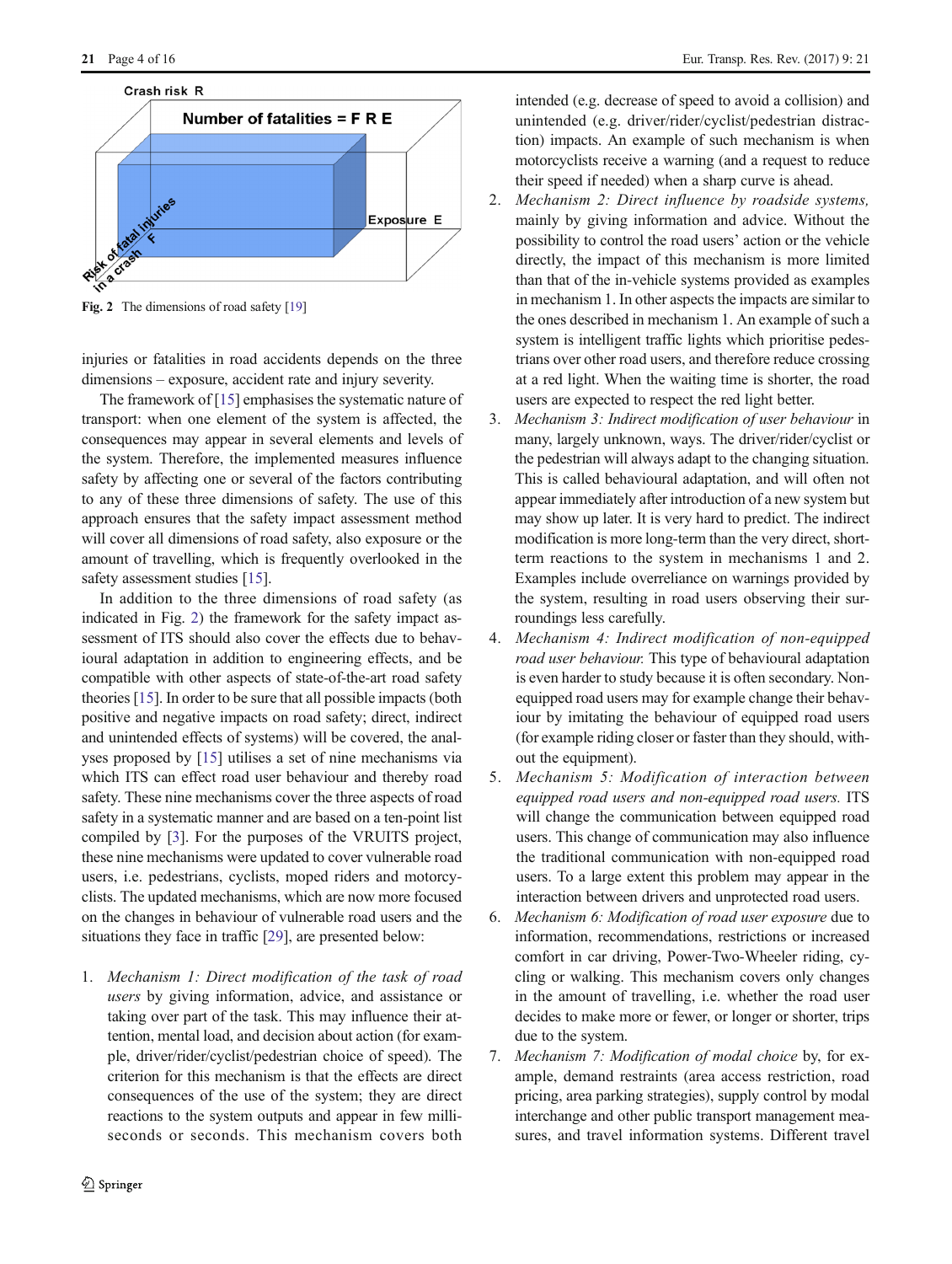modes have different accident risks, therefore any measure which influences modal choice, also has an impact on road safety. Traffic information can lead to travellers choosing a safer mode, i.e., modify modal choice.

- 8. Mechanism 8: Modification of route choice by route diversions, route guidance systems, dynamic route information systems, and hazard warning systems monitoring incidents. Different parts of the road network, i.e., different categories of roads, have different accident risks. Therefore, any measure which influences route choice by directing or diverting traffic to roads of a different category, also has an impact on road safety. Note that route changes also affect exposure, and the exposure changes due to the route changes can be taken into account either under this mechanism or mechanism 6 (exposure).
- 9. Mechanism 9: Modification of accident consequences by intelligent injury severity-reducing systems activated when the vehicle crashes into another vehicle or into a pedestrian, by quick and accurate crash reporting and call for rescue, and by reduced rescue time.

As indicated by [[15](#page-14-0)] many of these mechanisms are closely linked to one another, and could be combined. Examples of these are mechanisms of direct driving behaviour modification (1–2), indirect driving behaviour modification (3–5), and travel pattern modification (6–8). The mechanisms have not, however, been combined since the purpose of the framework is to illustrate the types of different possible effects (both positive and negative) of IT systems on safety.

## 3.3 Accident data

In the VRUITS project the accident data was handled similarly as in the INTERSAFE2 project [[30](#page-14-0)] and in the eIMPACT project [[30](#page-14-0)]. The accident data in the eIMPACT project covered the EU-25 countries from 2005 [[31\]](#page-15-0) and the INTERSAFE2 project updated the accident data to include the new member countries Romania and Bulgaria and extended the database to the EU-27. In the VRUITS project the accident data was further extended to cover the EU-28. The CARE database [[2\]](#page-14-0) was chosen for the analysis due to its European coverage. The total number of fatalities and injuries used in the calculations are presented in Table 2. The figures for 2020 and 2030 were calculated based on accident trends including separate estimates for accidents related to pedestrians, cyclists, moped riders, motorcyclists and cars [[6\]](#page-14-0).

The total number of fatalities used in the impact assessment calculations for the EU-28 was taken from the Statistical pocketbook [\[4](#page-14-0)]. The statistical pocketbook does not include any information on the number of injuries (only on the number of injury accidents) and thus the total number of injuries was taken from CARE database. Based on our analysis, the annual

Table 2 Total number of fatalities and injuries used in the calculations

|            | 2012      | 2020      | 2030    |
|------------|-----------|-----------|---------|
| Fatalities | 28,126    | 16.428    | 8572    |
| Injuries   | 1,429,888 | 1,085,888 | 762,262 |

Calculated based on EC 2014 [\[4](#page-14-0)] and CARE database [[1\]](#page-14-0)

number of fatalities reported in CARE in 2012 (25,738) matched well with the number reported in the Statistical pocketbook (25,776), when taking into consideration only the countries for which 2012 data were available. Therefore we made the assumption that the number of injuries reported in CARE matched well with the numbers in the statistical pocketbook and no further correction was necessary.

More detailed information on fatalities and injuries for the EU-28 were gathered from the statistics of CARE database for the year 2012. No accident data for 2012 were available for Belgium, Bulgaria, Estonia, Lithuania, Malta, Slovakia and Sweden and thus the latest available data in CARE database was used for those countries instead (2011 for Belgium, 2010 for Malta, Slovakia and Sweden and 2009 for Bulgaria and Estonia). The CARE database included no information on road accidents for Lithuania. Thus the total numbers of fatalities and injuries in 2012 were taken from the Lithuanian national statistics. The resulting figure for fatalities in the EU-28 was 28,126.

The data from the CARE database were used to classify the fatalities and injuries according to the following background variables: collision type, road type, weather conditions, lighting conditions, location of the accident and age. Background variables, sometimes called "situational variables", are necessary because they provide insight into whether an ITS is appropriate for certain circumstances. If not, the effectiveness of the ITS in that situation is negligible or nil. Compared to the previous projects (e.g., eIMPACT and INTERSAFE2), it was not possible to determine if the vulnerable road user had been in an accident with a heavy or light vehicle (except for pedestrian accidents). This is because CARE does not allow for the collision partner to be identified; the data are classified using one vehicle type e.g., it is possible to tell that a cyclist had an accident with multiple vehicles but it is not possible to distinguish the characteristics of the other vehicles. The distribution of fatalities and injuries according to the different background variables was exploited when calculating the safety effects of different ITS (see Section 5).

There is variability in the quality of the accident data entered into European-wide accident databases by country with some being highly detailed and accurate whereas others have many cases of 'unknowns'. To generate background variable data, the following approach was used, similar to eIMPACT. This approach groups countries with similar safety characteristics together. The accident data for the EU-25 in eIMPACT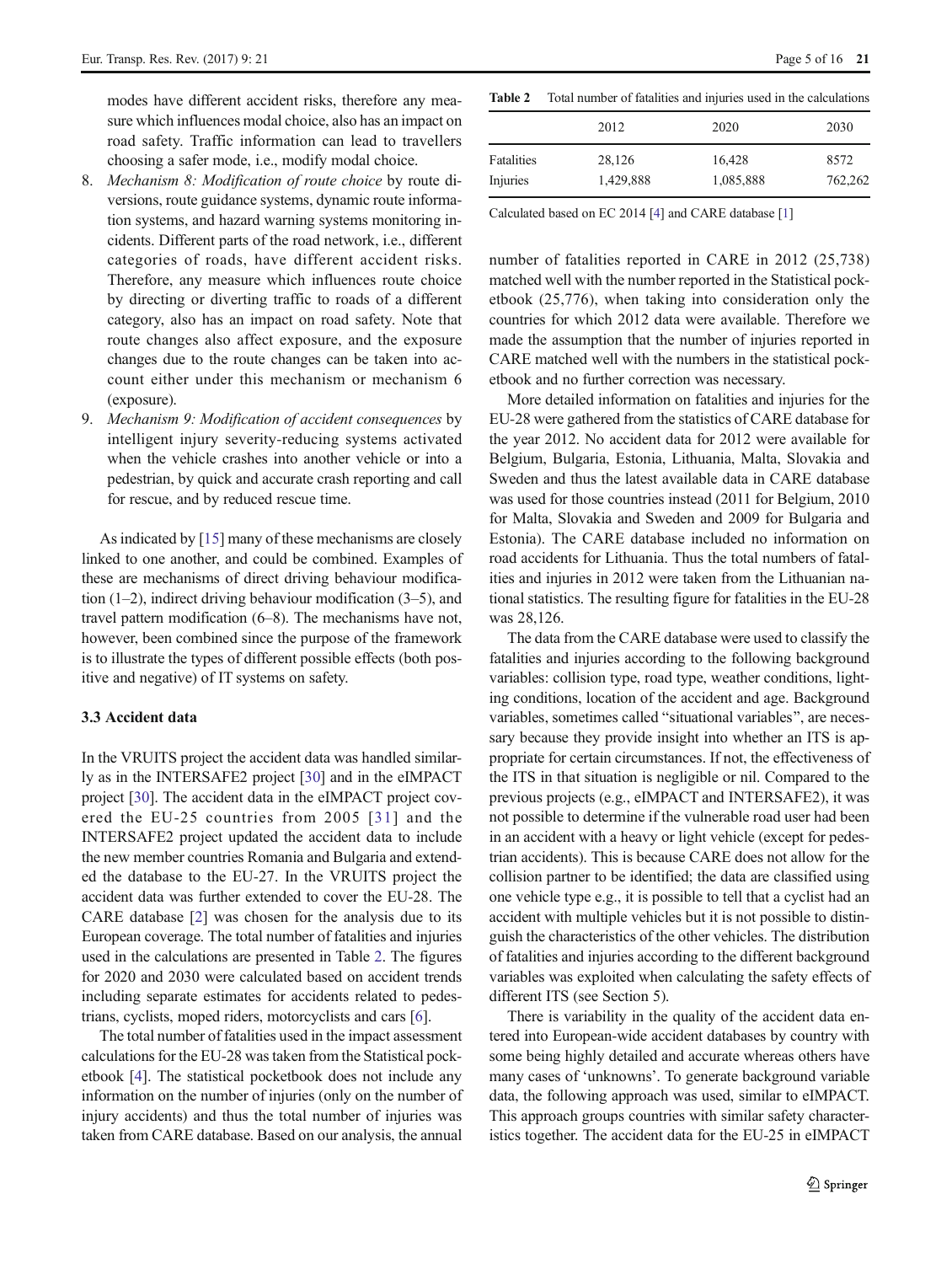project [\[30](#page-14-0)] was divided into three clusters. The clusters were formed based on the prevalent safety situation in each country and therefore the countries with similar road safety situations were included in the same cluster. For the countries where no detailed information was available on the background variables, or when the values were not considered reliable, the average values from the cluster to which the country belonged were used. In VRUITS, these clusters were updated by using the latest road safety and vulnerable road user safety-related statistics.

Tables [3](#page-6-0) and [4](#page-6-0) present the distribution of vulnerable road user fatalities and injuries by collision type (Table [3](#page-6-0)) and the distribution of vulnerable road user fatalities and injuries by other variables (Table [4\)](#page-6-0). The total number of fatalities and the total numbers of fatalities of pedestrians, cyclists, moped riders and motorcyclists were taken from the statistical pocketbook from which the share of single vehicle accidents were separated based on the information reporting in CARE database. For this work, only the information from countries that had provided the specific information was taken into consideration. Regarding injuries, the classification of injuries into different collision types was based exclusively on the data reported to the CARE database for the countries that had provided the specific information. The adverse weather conditions presented in Table [4](#page-6-0) included fog, mist, rain, snow, sleet and hail. Twilight was included in the lighting condition Daylight. Compared to previous projects, age group was included in the analysis as an additional variable.

## 3.4 Exposure effects

In the VRUITS project, the effects of exposure (as part of Mechanism 6) focused on changes in exposure as measured in kilometres of travel for different vulnerable road user groups. The estimated effects on vulnerable road user exposure were transferred to safety effects of exposure (the same values were used for fatalities and injuries) based on the values found in earlier studies. These studies found a "safety in numbers" effect, where the accident risk per kilometre for vulnerable road user modes decreases as vulnerable road user travel increases – a likely explanation is that other road users learn to expect vulnerable road users on the road when they become less rare. This means that the number of fatalities and injuries increases slower than the number of vulnerable road user kilometres. The studies modelled this with an exponential model: if the exposure increased by a factor of x, then the number of fatalities and injuries increased by a factor x<sup>y</sup>, for some exponent y less than 1. The exponent y was 0.38 for the pedestrians (based on [\[12](#page-14-0)]), 0.4 for cyclists and moped riders (based on [\[11\]](#page-14-0)) and 0.7 for motorcyclists (based on [\[17\]](#page-14-0) and previous impact assessment studies). The safety effects of modal change (Mechanism 7) were calculated by using the same formulas as for the change (increase or decrease) in the

exposure of vulnerable road users (Mechanism 6). The mechanism-based approach in our safety assessment allowed us to conclude that no double counting of the effects occurred. The effects of the modal shift were only calculated for vulnerable road users; the effects of the modal change of cars, trucks and public transport were ignored. A small change in the modal share of vulnerable road users corresponds to a significantly smaller change in the modal change of cars, trucks and/ or public transport, thus the safety effect of the modal shift to or from cars, trucks and public transport would be negligible. Moreover, the risk per km for cars, trucks and public transport is much smaller than the risk per km for vulnerable road user [\[5](#page-14-0)]. Thus, calculating the effect of modal change for cars, trucks and/or public transport results in a smaller change in travelled km that would be multiplied by a smaller risk factor per km.

## 3.5 Summary

The method to assess the safety impacts of ITS on vulnerable road users is based on the method introduced by [\[15](#page-14-0)], which was developed for the assessment of safety impacts of ITS for cars. This method is aimed at ITS – as was VRUITS − and is comprehensive in its approach, covering all three dimensions of road safety − exposure, crash risk and consequence, the effects due to behavioural adaptation in addition to the engineering effect (effect on target accident contributory factors) and is compatible with the other aspects of state-of-the-art road safety theories. Some parts of the method were enhanced and adjusted to take also into consideration the vulnerable road users. The main modifications of the method for the purposes of the VRUITS project were related to: i) nine mechanisms which were updated to cover vulnerable road users i.e. pedestrians, cyclists, moped riders and motorcyclists, ii) the safety impact assessment tool which was updated to include more detailed information on accidents involving vulnerable road users, iii) accident types and circumstances such as age, road layout and lighting which were considered in more detail when relevant for vulnerable road user and when feasible, iv) the calculation of safety effects of exposure changes and v) the expert assessment which was used to enhance the value of estimates for the nine mechanisms (see section 5).

## 4 Mobility and comfort impact assessments

# 4.1 Summary of state-of-the-art mobility and comfort impact assessment methodologies for ITS

While mobility levels, levels of service and general mobility behaviour have been very active research fields, resulting in an increasing number of data sets available on both the national and international levels, the concept of comfort for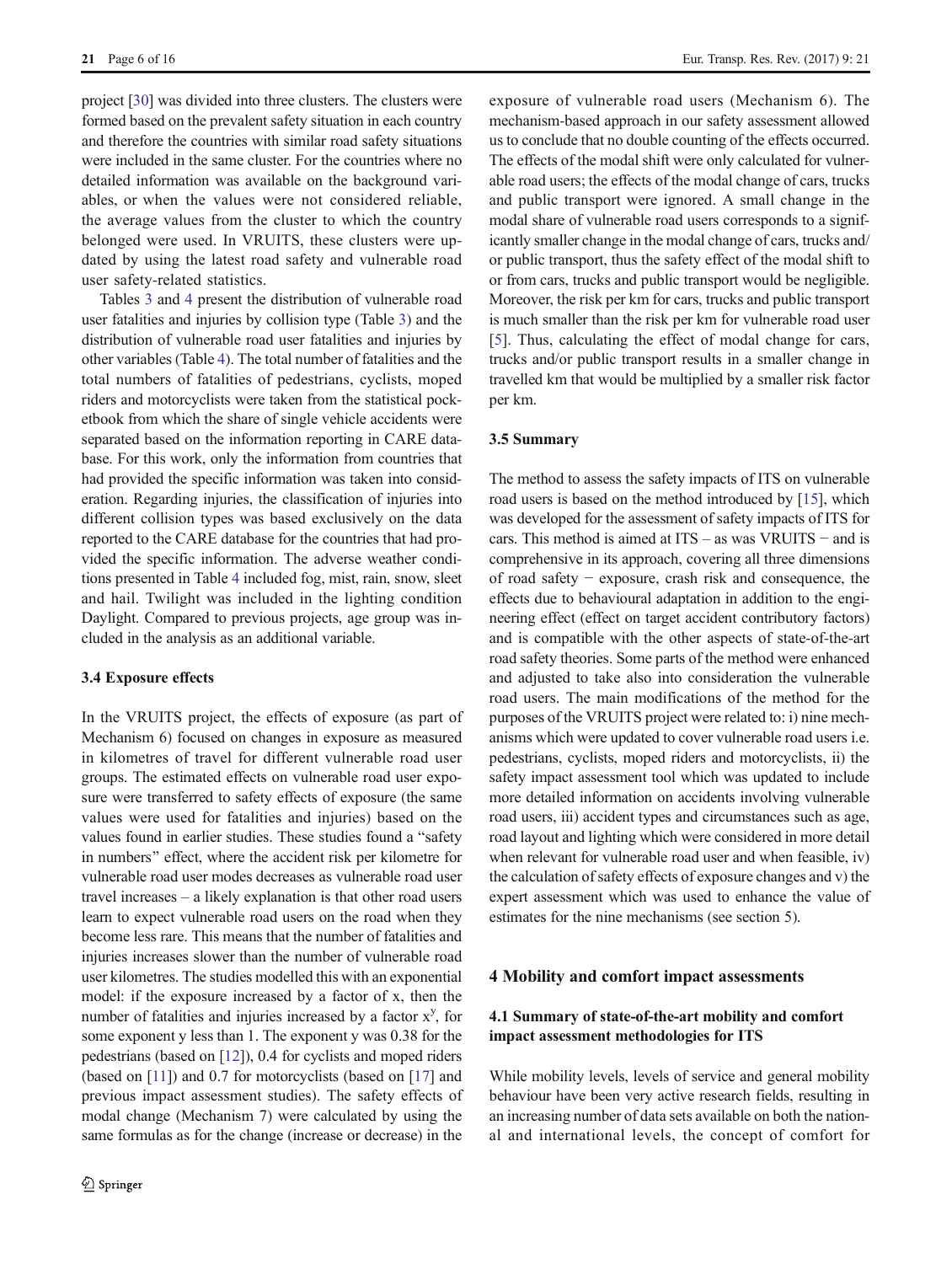<span id="page-6-0"></span>

| <b>Table 3</b> Distribution of fatalities<br>and injuries by collision type | Variable       | Classification                                   | Percentage of<br>fatalities | Percentage<br>of injuries |
|-----------------------------------------------------------------------------|----------------|--------------------------------------------------|-----------------------------|---------------------------|
|                                                                             | Collision type | Pedestrian accidents                             | 21%                         | 13%                       |
|                                                                             |                | Single vehicle cycle accidents                   | $1\%$                       | $2\%$                     |
|                                                                             |                | Multiple vehicle accidents involving cycles      | 7%                          | $10\%$                    |
|                                                                             |                | Single vehicle moped accidents                   | $1\%$                       | $1\%$                     |
|                                                                             |                | Multiple vehicle accidents involving mopeds      | $3\%$                       | 5%                        |
|                                                                             |                | Single vehicle motorbike accidents               | $4\%$                       | $2\%$                     |
|                                                                             |                | Multiple vehicle accidents involving motorcycles | $10\%$                      | 8%                        |
|                                                                             |                | Single accidents involving cars                  | 20%                         | 13%                       |
|                                                                             |                | Other accidents with two vehicles                | 34%                         | 45%                       |
|                                                                             |                | Total                                            | $100\%$                     | 100%                      |
|                                                                             |                |                                                  |                             |                           |

Calculated based on EC 2014 [\[4\]](#page-14-0) and CARE database [\[1](#page-14-0)]

pedestrians, cyclists and Power-Two-Wheelers is often not dealt with explicitly and in detail. Nevertheless, there are a number of studies from the fields of spatial planning, architecture and civil engineering that specifically address this topic. No clear and definitive mobility and comfort assessment methodologies for vulnerable road users are available.

There are a number of different definitions of mobility for different road users. VRUITS used the definition of mobility based on the work of [[24\]](#page-14-0), that links well to vulnerable road users and different functionalities of ITS: "vulnerable road user mobility is any form of outside (of the house) movement based on the identified soft transport modes: walking, cycling or motorcycling. These forms of movement are defined by trips from a starting point to a destination (where the destination can also be a public transport stop or station) in order to conduct an out-of-house activity."

Based on the literature search and review of current studies in the mobility and comfort research field, there is a severe lack of both theoretical and empirical discussion of the comfort topic. Below, the aspects that need to be taken into

| Variable            | Classification Pedestrians |                |                  | Cyclists (multiple vehicle) |                  | Moped riders<br>(multiple vehicle) |                  | Motorcyclists<br>(multiple vehicle) |                  |
|---------------------|----------------------------|----------------|------------------|-----------------------------|------------------|------------------------------------|------------------|-------------------------------------|------------------|
|                     |                            | Fatalities (%) | Injuries $(\% )$ | Fatalities $(\% )$          | Injuries $(\% )$ | Fatalities $(\% )$                 | Injuries $(\% )$ | Fatalities $(\% )$                  | Injuries $(\% )$ |
| Road type           | Motorway                   | $4\%$          | $0\%$            | $0\%$                       | $0\%$            | $0\%$                              | $0\%$            | 4%                                  | 3%               |
|                     | Rural                      | 28%            | 9%               | 48%                         | 15%              | 48%                                | 16%              | 56%                                 | 24%              |
|                     | Urban                      | 68%            | 91%              | 52%                         | 85%              | 52%                                | 84%              | 40%                                 | 73%              |
|                     | Total                      | $100\%$        | 100%             | 100%                        | 100%             | 100%                               | 100%             | 100%                                | 100%             |
| Weather conditions  | Normal                     | 88%            | 77%              | 91%                         | 90%              | 93%                                | $90\%$           | 94%                                 | 9%               |
|                     | Adverse                    | 12%            | 23%              | 9%                          | 10%              | 7%                                 | 10%              | 6%                                  | 91%              |
|                     | Total                      | 100%           | 100%             | 100%                        | 100%             | 100%                               | 100%             | 100%                                | 100%             |
| Lighting conditions | Daylight                   | 49%            | 65%              | 78%                         | 86%              | 69%                                | 79%              | 82%                                 | 82%              |
|                     | Night                      | 51%            | 35%              | 22%                         | 14%              | 31%                                | 21%              | 18%                                 | 18%              |
|                     | Total                      | 100%           | 100%             | 100%                        | 100%             | 100%                               | 100%             | 100%                                | 100%             |
| Location            | Intersection               | 19%            | 32%              | 40%                         | 65%              | 41%                                | 46%              | 41%                                 | 54%              |
|                     | Link                       | 81%            | 68%              | 60%                         | 35%              | 59%                                | 54%              | 59%                                 | 46%              |
|                     | Total                      | 100%           | 100%             | 100%                        | 100%             | 100%                               | 100%             | 100%                                | 100%             |
| Age                 | $<$ 15 years               | $4\%$          | 8%               | $4\%$                       | $12\%$           | 3%                                 | $3\%$            | $0\%$                               | $1\%$            |
|                     | $15-17$ years              | 2%             | 10%              | 3%                          | 6%               | 19%                                | 32%              | 3%                                  | $4\%$            |
|                     | $18 - 64$ years            | 50%            | 70%              | 51%                         | 69%              | 56%                                | 62%              | 93%                                 | 92%              |
|                     | $65+$ years                | 44%            | $12\%$           | 42%                         | 13%              | 22%                                | $3\%$            | $4\%$                               | $3\%$            |
|                     | Total                      | 100%           | 100%             | 100%                        | 100%             | 100%                               | 100%             | 100%                                | 100%             |

Table 4 Distribution of vulnerable road user fatalities and injuries by variable including the classification of each variable

Calculated based on EC 2014 [\[4](#page-14-0)] and CARE database [[1\]](#page-14-0)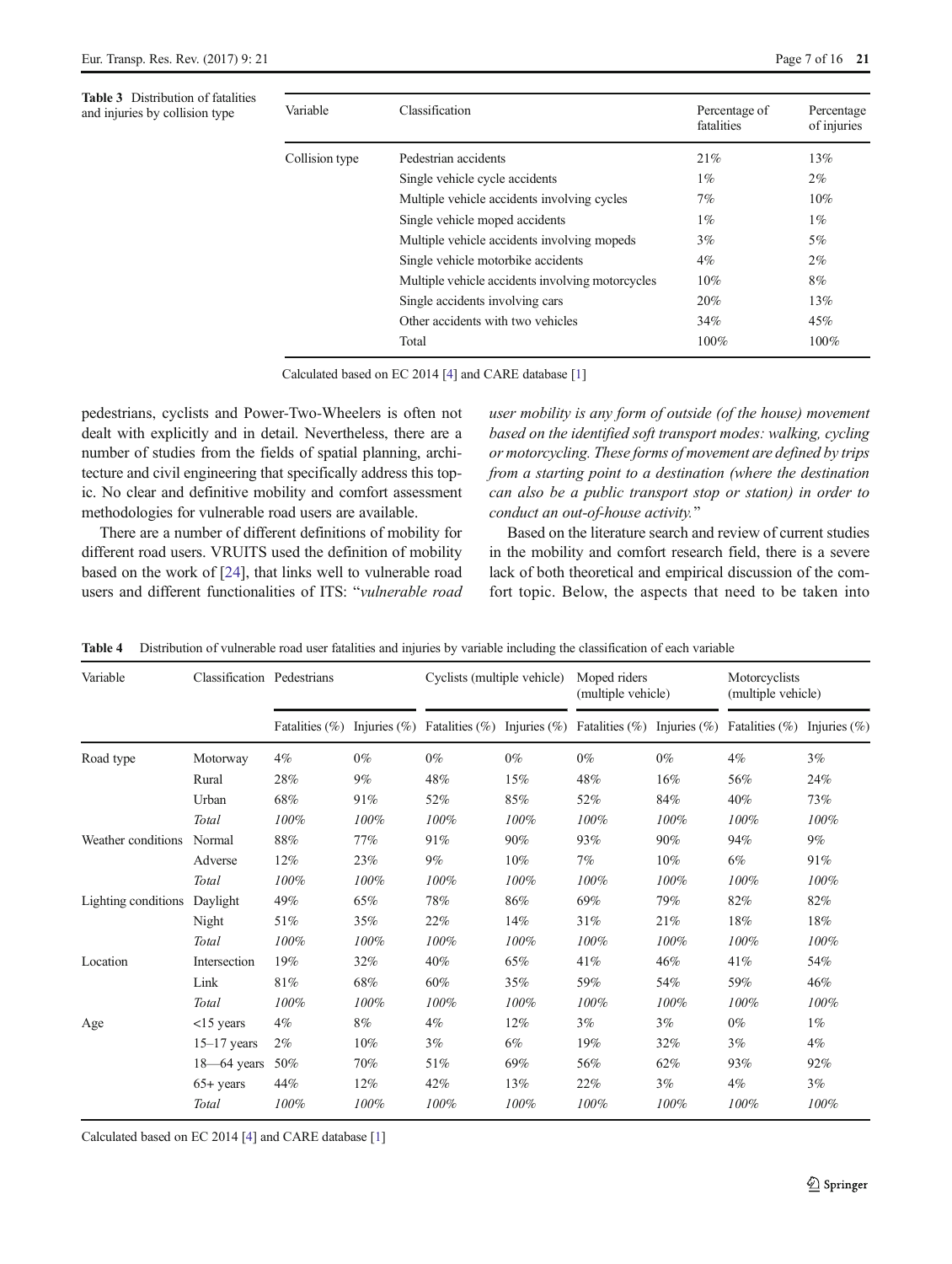account when assessing comfort are explored, followed by the explanation of the methodology to address these aspects.

A definition that is relevant especially in view of the implications of ITS solutions for vulnerable road users, comes from Slater [\[27\]](#page-14-0). This definition of comfort is: " $(n, l)$  a pleasant state of physiological, psychological, and physical harmony between a human being and the environment" ( $[27]$ , p. 4). This definition identifies three dimensions – physiological, psychological and physical - relevant for the assessment of comfort according to Slater. Each of these three dimensions must be defined and assessed separately, in order to take the complexity of this issue into account.

A definition of the three dimensions, specifically addressing pedestrian comfort, can be found in [[25\]](#page-14-0), where the comfort needs of pedestrians in high density and high complexity urban scenarios are discussed. Sarkar pleads for a two-level approach for the assessment, on a micro and a macro level ([[25](#page-14-0)]: pp. 6): the macro level encompasses the general circumstances and the infrastructural context including relevant standards and criteria, referred to as "service" levels^. The micro level focusses on the actual quality of the task and on factors that directly influence the individual perceptions referred to as "Quality levels". This broadens the definition by Slater, as the micro level specifically addresses individual circumstances under which a certain mode is used or has to be used and allows for a more specific assessment of the actual quality of certain situations. This indicates that comfort assessment varies by the transport mode used, as there are specific differences concerning the physical, psychological and physiological work load. To assess work load appropriately, infrastructural, societal and individual circumstances need to be taken into account for the respective mode. While there is also a reference to the accommodation of pedestrian needs and the psychological level of comfort, no specific tools to assess this dimension other than walking speeds and the ability to engage in social interactions are specifically discussed.

A study focussing on the qualitative aspect of (pedestrian) comfort, while defining comfort similarly, includes the emotional component more explicitly:

 $\lq($ ...) comfort for pedestrians is a positive emotional reaction to external surroundings (the walking environment) in different situations, including physiological, physical, social and psychological reactions."  $([21]: p. 2)$  $([21]: p. 2)$  $([21]: p. 2)$ . The emotional component of comfort is considered as:  $\lq($ ...) short-lived emotional reactions rather than cognitive reflections  $(...)$ " ([[21\]](#page-14-0), p. 2). This approach implies a stronger focus on individual assessments of comfort that is influenced by both external and internal factors. The actual questions that  $[21]$  included in their study focus on "thermal" comfort, visual comfort, acoustic comfort, tactile comfort, smells, air pollution and allergens, the ease to move and the feeling of security" ( $[21]$  $[21]$  $[21]$ , p. 2). They also introduce the

concepts of efficiency and perceived safety which opens the discussion not only to infrastructural aspects and indicators such as walking speed, but to characteristics that help to specify certain needs in relation to individual preferences and (in)abilities.

The research project PROMPT, focussing on pedestrian comfort needs, shows the importance of considering individual characteristics such as age, gender and state of health, especially in the connection with mobility impairments, as essential factors for assessing comfort.

The aspects of comfort that the evaluation methodology identified are:

- & Physiological, psychological and physical harmony ("harmony");
- Quality and service levels; and
- Internal and external factors.

The relationship between these aspects are:

- & Service levels refer to the external factors. This is the external environment, and is thus the link to the physical harmony
- Quality levels refer to the internal factors. This is the physical efforts and the perception of the environment, and the link to the psychological and physiological harmony.

Thus, a method must address the quality and service levels as defined above in order to assess comfort.

A model provided by [[15\]](#page-14-0) gives insight into frameworks on how to generally assess mobility, focussing specifically on motorised transport. Units of measure, modes, performance indicators, consumer benefits as well as land use, and improvement strategies are also viable for the assessment of vulnerable road user mobility. Examples include person miles travelled, the number of person trips, and travel convenience.

The methodology has to consider all the relevant aspects of comfort. The comfort level of different vulnerable road user groups should be assessed and the specifics of each vulnerable road user group should be taken into account appropriately. A combination of qualitative and quantitative instruments was envisaged.

A combination of approaches for assessing comfort has been developed by [\[18](#page-14-0), [21\]](#page-14-0) for pedestrians.

[[21](#page-14-0), [22\]](#page-14-0) also applied survey methods such as focus group interviews and in-depth interviews to cover these aspects. In addition, they applied quantitative checklist methods to rate available infrastructure (i.e., pavement conditions, continuity of sidewalks/cycle paths, seatings, etc.) on different scales. This combined approach that integrates both survey methods for individual road user ratings and observations for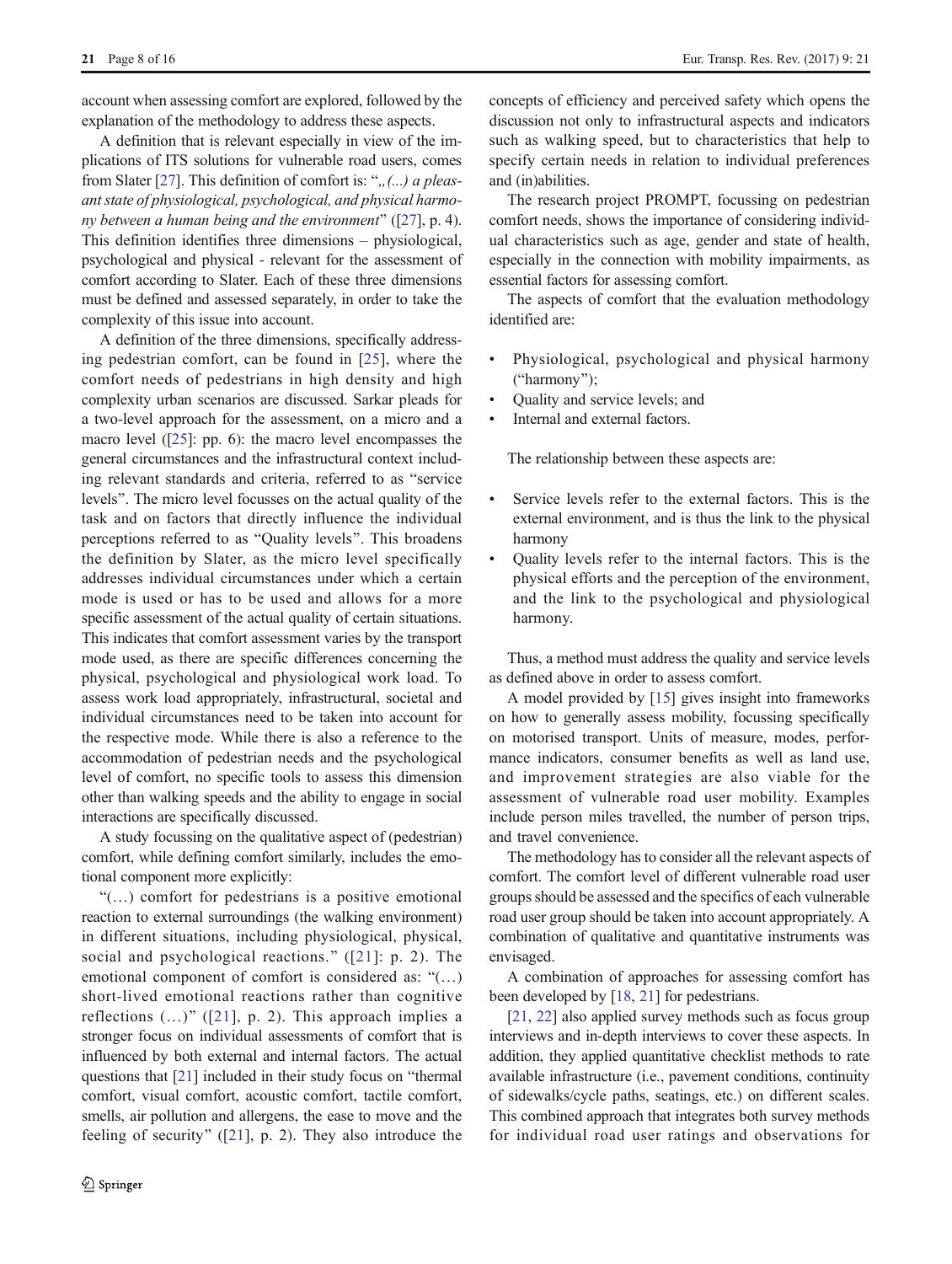infrastructure assessments and road user behaviour, provides insight into the quality and service levels that determine the comfort of different vulnerable road user groups.

When trying to connect general concepts of comfort, such as walkability, cyclability, etc. to ITS solutions and their potential impacts on the travel comfort of vulnerable road users, not only systems directly aimed at improving comfort are relevant but also those that are focussed on improving safety. The studies above show that objective as well as perceived safety play an integral role in the individual comfort perceptions. Systems that allow vulnerable road users to identify potentially critical scenarios in traffic and to avoid them, by being warned, routed or re-routed based on current traffic situations and/or general conditions, are directly related to the comfort concept.

# 4.2 Development of a mobility and comfort methodology to take into account vulnerable road users

The challenges that need to be addressed to develop the mobility and comfort impact assessment methodology are similar to those of the safety impact assessment with respect to the focus on vulnerable road users. These are:

- There are very few methods available to assess mobility and comfort, and of vulnerable road users, specifically.
- There is a little or no data is available on the mobility of vulnerable road users, and even less on the comfort of vulnerable road users (discussed in section 4.3).

The TeleFOT framework [\[10](#page-14-0)] for assessing mobility and comfort identified characteristics in transport that influence mobility (amount of travel and travel patterns) and comfort (journey quality). It provides a structure for assessment. The TeleFOT framework is shown in Fig. [3](#page-9-0). The aspects of mobility and comfort are embodied in this framework. Usefully, it identifies indicators that can be quantified, as shown in the boxes at the left hand side of Fig. [3](#page-9-0). The TeleFOT approach provides the starting points for the assessment of each ITS: function, design, use case, and types of impact.

The nine mechanisms in the eIMPACT methodology are used to guide the assessment in covering all aspects of the potential type of impact. The aspects from the general description of mobility and comfort are investigated by the mechanisms as described below:

For mobility:

- The number, duration and length of journeys is covered by mechanism 6
- Modal choice is covered by mechanism 7
- & Route choice is covered by mechanism 8.
- The timing of trips is covered by mechanism 6

For comfort, workload, stress, uncertainty and safety perception are addressed by mechanisms 1 and 2.

Mechanisms 3, 4 (relevant for comfort) and 5 (relevant for comfort and mobility) are indirect and can be positive or negative.

Mechanism 9 is not relevant.

## 4.3 Data

#### 4.3.1 Data on mobility

Mobility can be assessed based on the following variables defining mobility outside of the house [[24](#page-14-0)]:

- & Region (urban, rural, etc.)
- Number of trips per person
- Mode of transport
- Main mode of transport (for a specific trip [purpose])
- Modal-Split (of all modes used on a trip, including intermodal trips)
- Trip purpose
- Trip duration
- Route choice
- Travel distance
- Travel length
- Travel speed
- Time spent on travelling, duration
- Number of journeys
- & Departure time/arrival time

While there a number of mobility studies on all levels, regional, national and European, standardised data for comprehensive mobility behaviour assessment are scarce.

One source has been found though within the Cost-action Survey harmonisation with new technologies [\[26\]](#page-14-0). The purpose of the Cost-action was to coordinate research efforts on data harmonization for transport surveys across Europe. The action contains mobility data for the following road user groups: Walking, Bike, Moped and motorcycle, Car driver, Car passenger, Car or Moto (in Spain), Public transport and others.

The following countries are included: Belgium, Denmark, Finland, France, Germany, Great Britain, the Netherlands, Norway, Sweden and Switzerland. Travel data divided by purpose such as "Commuting - work and education" and "Other" are available for the general road user groups, but not available for different age groups. The data per general road user group (i.e. not divided in age groups) are for all persons (weighted by population). The travel data per age group is by mode and age group only regarding travellers (=persons that have been mobile on the survey  $day(s)$ ).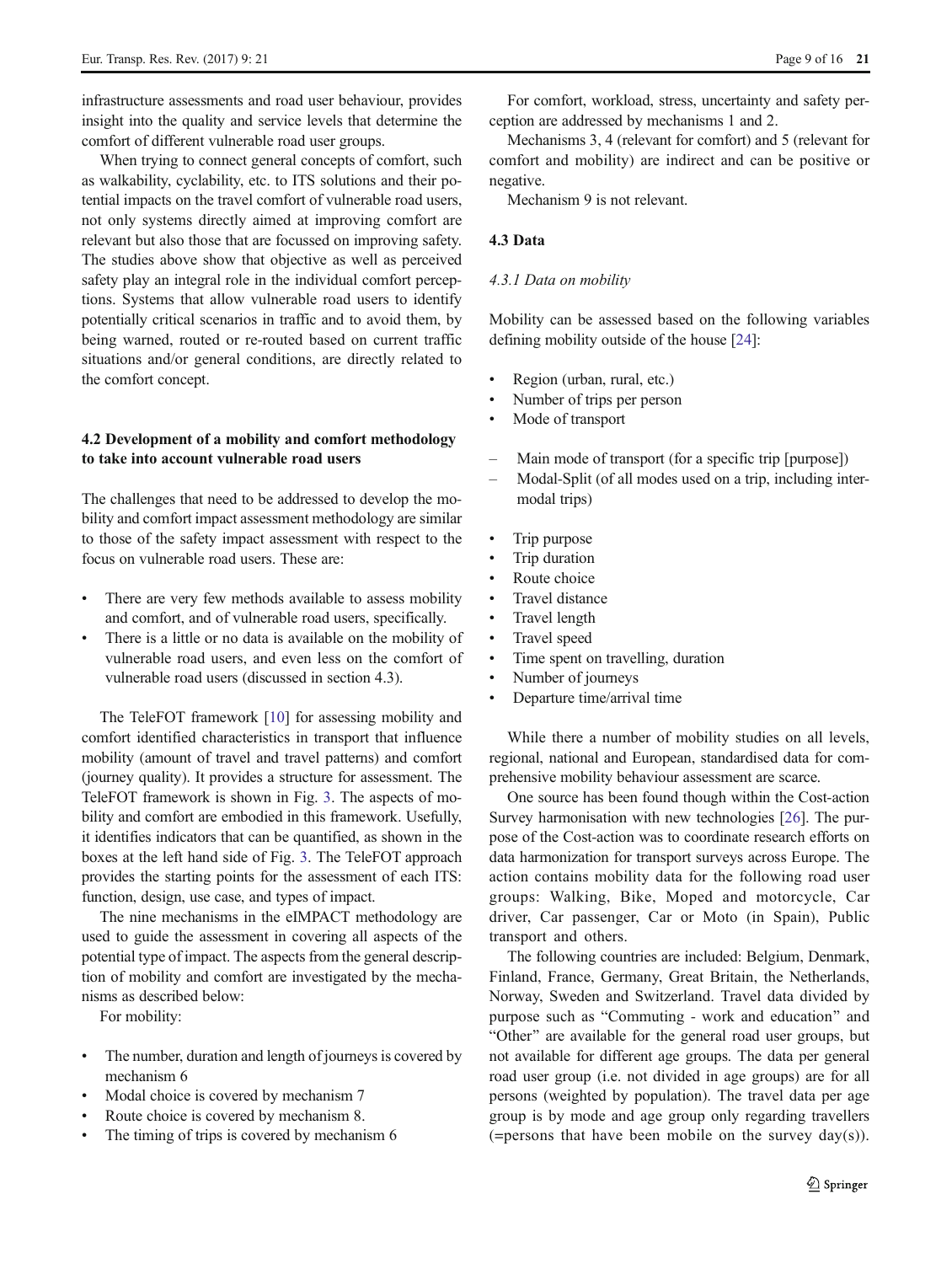<span id="page-9-0"></span>Fig. 3 Mobility and comfort model, developed from the model found in the TeleFOT project, Impacts on Mobility – Results and Implications [[11\]](#page-14-0)



There are examples of other national or local travel surveys with deeper or more detailed travel information; but those surveys are linked to context and are not transferable to transport in Europe as a whole.

## 4.3.2 Data on comfort

Most projects dealing with aspects of walkability, cyclability and the preconditions for Power Two Wheelers usually provide data for general comfort assessment. These assessment approaches vary by project goals, applied data collection methods and vulnerable road user group. Due to the nature of the construct "comfort", data on comfort is strongly based on qualitative data, frequently collected with the help of road user questionnaires and observations in the public space, or based on check list rankings.

The EU project PROMPT [[23\]](#page-14-0) provides a usable database based on case studies on pedestrian comfort conducted in 6 EU countries, including France, Switzerland, Norway, Belgium, Finland and Italy. Comfort is assessed on the micro- and macro levels discussed in Section 4.1, and the data were collected via interviews with pedestrians. The PROMPT study is also the only available study that provides data on pedestrian comfort that allows cross-country comparisons. The data collected provides a good overview of urban areas, including residential and suburban areas. The data were collected based on a specially-developed pedestrian comfort questionnaire, taking both psychological as well as external, physical factors into account.

The results presented by [\[22](#page-14-0)] cover a wide range of indicators, including attractiveness and social aspects,

and serve as the basis for a comprehensive evaluation of the comfort assessments of the respondents in the participating countries. However, these kind of data are only available for the participating six partner countries and is specifically focussing on pedestrians, not taking cyclists and Power Two Wheelers into account. A solid data basis for assessing comfort needs to provide information on the other vulnerable road user groups as well, and it should allow cross-country comparisons at the European level.

The comfort effects that were assessed in the VRUITS are:

- & workload related to travel;
- stress related to travel;
- uncertainty related to travel;
- travelling in adverse conditions (weather etc.);
- & feeling of safety in relation to traffic.

The assessment of exposure of pedestrians and bicyclists in different types of locations and traffic environments was based on a Swedish study by Gustafsson and Thulin [\[7](#page-14-0)] and on the travel survey data from [\[26\]](#page-14-0). The Swedish study was based on exposure data from the Swedish transport safety survey TSU92- for the years 1998–2000. TSU92- was questionnaire-based and a continuously running national survey focused on the traffic environment exposure of vulnerable road-users, where they gave information regarding what type of locations and traffic environment they travelled in, together with distances travelled and time spent on travelling. The Swedish study was the only one found regarding exposure of pedestrians and bicyclists in different types of locations and traffic environments. The Swedish data were therefore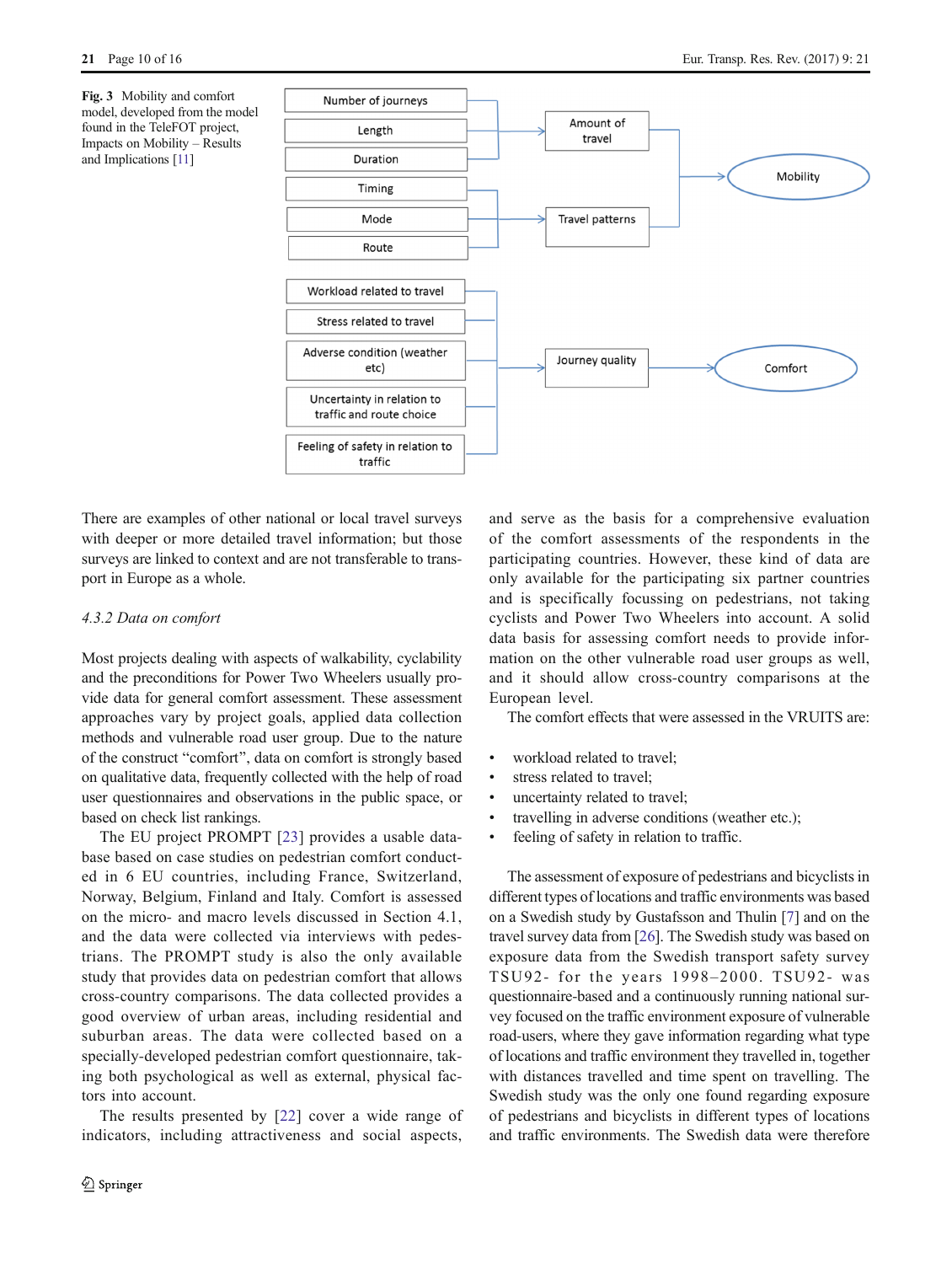used as a starting point in the assessment of the total EU-28. The estimations of exposure were used to draw the numerical estimates of the effect on comfort by the ITS in the total transport system.

## 4.4 Summary

The method to assess the mobility and comfort impacts of ITS on vulnerable road users was developed from the method introduced by Kulmala (2010), initially developed for the assessment of safety impacts of ITS for cars. The method for mobility and comfort impact assessment followed the steps defined by Kulmala (2010), but when assessing mobility and comfort numbers 1–5 (comfort) and 6–8 (mobility) were of interest. The method was enhanced and adjusted to take into consideration the mobility and comfort of vulnerable road users covering: mobility and exposure of vulnerable road users measured in: trip length, duration and frequency; and comfort of vulnerable road users measured in: how the users perceive their travel, i.e., change their opinion regarding the comfort of the travel undertaken, and perceived safety in relation to traffic.

# 5 Application of the methodologies

The application of the safety, mobility and comfort methodologies followed the same set of steps through the qualitative and quantitative assessments. Figure [4](#page-11-0) illustrates the steps taken. The methodology presented in this paper corresponds to the light green box labelled "Quantitative assessment 10 ITS" in Fig. [4.](#page-11-0) For completeness, this section describes all the steps in the process. The reduction from 23 systems in the qualitative assessment to 10 systems in the quantitative assessment was necessary to keep the work feasible within the time and budget of the project. Milestone Report 2 [[13](#page-14-0)] provides detail on the process used to select the 10 systems for quantitative assessment. Below, the application of the steps is described in more detail.

1. System descriptions

Comprehensive and clear system descriptions were required for the assessment, especially for systems that did not yet exist on the market. This includes the functional and technical description and limitations of systems, anticipated user reactions<sup>1</sup> and the expected effects of systems on safety, mobility and comfort of road users. Examples of issues covered in the system descriptions are the following:

- Description of the purpose and technical performance of the system
- Description of the safety, mobility and/or comfort issue addressed by the system
- Description of the type of safety, mobility and comfort aspects the system affects. For safety, these are accidents the system aims to prevent or a description of type of accidents consequences the system aims to mitigate
- Description of circumstances in which the system works or is assumed to work or does not work
- Expectation of effects on the behaviour of the driver or other road users; effects on safety, mobility and/ or comfort, such as anticipated driver reactions and vulnerable road user reactions.
- 2. Description of safety, mobility and comfort effects

The relevant safety, mobility and comfort mechanisms were identified and applied to each investigated ITS. This includes description of expected changes in driver and vulnerable road user behaviour and documentation of the expected effects based on existing literature and other evidence available. This other evidence included already available empirical evidence on safety, mobility and/or comfort impacts of systems with partly similar functionalities and indirect evidence on safety, mobility and/or comfort impacts such as more general assessment of the effects based on knowledge of driver/vulnerable road user behaviour, traffic flow, and effects of comparable systems.

3. Selection of systems for more detailed assessment Based on the qualitative assessment, the systems were prioritised. The selection of systems for the final quantitative assessment took place in a VRUITS workshop in June 2014, with experts in the field of traffic safety, ITS, traffic planning and vulnerable road users [[13\]](#page-14-0). Multicriteria analysis was used to identify the systems to be included in the quantitative analysis. The result from the workshop is a reduced list of ITS for further detailed quantitative analysis.

4. Estimation of effects by mechanism

In this step the earlier effects of each safety, mobility and comfort mechanism from step 2 were refined in terms of percentage increase/decrease of relevant accidents or exposure of vulnerable road users such as, trip length, duration and frequency, and comfort of vulnerable road users such as perception of travel; i.e. change in opinion regarding the comfort of the travel undertaken, and perceived safety in relation to traffic. The reference case for the estimates was the situation without any ITS.

 $1$  This is due to the fact that assessment is prescriptive, that is, the systems do not exist yet or for which no empirical data is available.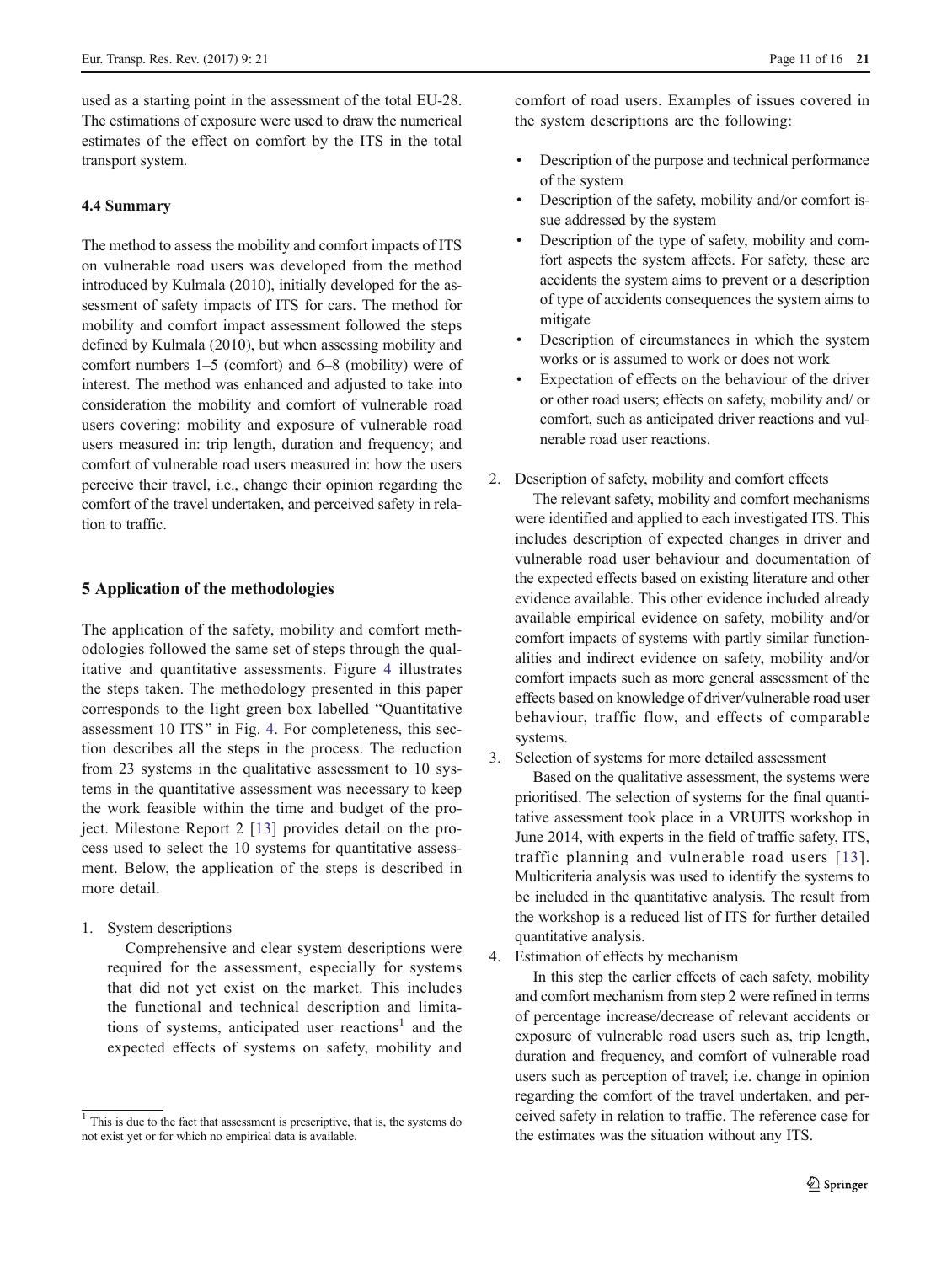methodology

<span id="page-11-0"></span>Fig. 4 Steps in applying the



The first qualitative estimates of the effects were generated by the responsible partners (one per system) who studied the relevant literature and system functioning in detail. Lack of empirical results, qualitative or quantitative, was a significant issue because many of the selected ITS are still in development, and hence little was known. Furthermore, findings may depend significantly on the cultural and legal context, and on other circumstances (like level of urbanization, climate, etc.). It was most often not possible to find literature on direct or indirect effects, and, when it was available, it was only for specific countries or circumstances.

Mechanism 9 was not relevant for any of the ITS under consideration.

The qualitative estimates made by the responsible partners were reviewed by the safety experts and mobility and comfort experts among the consortium partners to crosscheck and validate the estimates. This crosscheck and validation of estimates was found especially important for assumptions for which no literature existed.

External experts were used to modify the safety, mobility and comfort estimates. One thousand experts in Europe, the US and Japan were contacted to fill in a webbased questionnaire during the period June 26–August 10, 2014, in addition to the experts within the VRUITS project.

Altogether, 77 answers to the questionnaires from experts outside the project were collected from at least 19 different individuals representing experts in the areas of road safety, vulnerable road users, engineers, ITS developers, human factors, urban mobility and risk analysis from Austria, Finland, Germany, Italy, the Netherlands, the UK, Sweden, Spain, Switzerland, cycling associations around the world as well as the European Motorcyclists association.

The qualitative assessments and external expert assessments (1–13 per system) were used as background information for the next step, when responsible partners estimated the quantitative effects for each relevant mechanism for each system. The input of the external experts was used to check whether the assumptions made in the earlier phases of the assessment were correct and as background information when generating the numerical estimates. The quantitative estimates for safety, mobility and comfort were reviewed by all partners to crosscheck and validate the quantitative estimates.

In addition, the interaction between safety, mobility and comfort was taken into account. For example, an increase in mobility increases exposure, which, for safety, affects the safety assessment. Ultimately, a numerical value for the effect on safety, mobility and comfort was established for each mechanism, for each relevant road user group.

5. Calculation of effects for 100% equipment rate

The effect estimates for safety, mobility and comfort were used to calculate the overall low, medium and high estimates of the effect of the system. The calculations included five steps, namely:

Identification of the main classifying variable: A main classifying variable is an aspect that is the most important in the effectiveness of the system. Systems can perform better under some circumstances than others, for example, a system that works only at an intersection does not have an impact at road sections that are not intersections. Because systems sometimes work in several circumstances, the most important circumstance is chosen, and made the "main classifying variable". The main classifying variable is used as a weight when quantifying the effects under different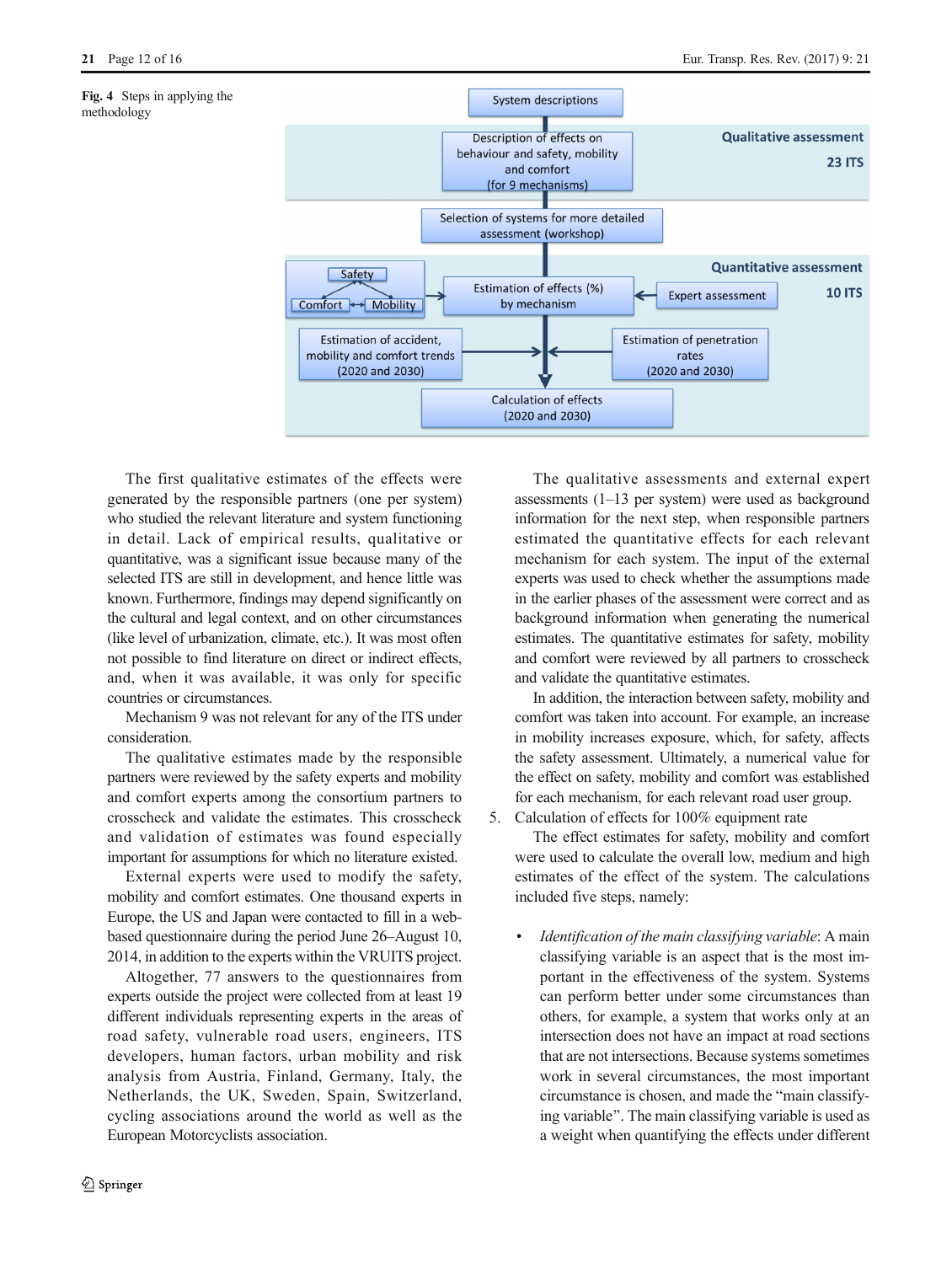circumstances. For example, suppose that the ITS under assessment was more effective on preventing pedestrian accidents than cyclists accidents. If the system was estimated to prevent 30% pedestrian accidents and 9% of multiple vehicle accidents involving cycles, then the overall effect was determined by multiplying the share of relevant accidents by these effect estimates, and summing the results. In the example, this would give for the overall estimate the value "30%  $*$  share of pedestrian accidents + 9%  $*$  share of multiple vehicle accidents involving cycles^. These outcomes are used in step 6, where the effectiveness per situational variable is combined with the safety, mobility or comfort data, which is split into situational variables.

- Determine the estimates per mechanism as described in step 4
- Combine the estimates per mechanism into an overall estimate: First, the estimates given in percentages were converted to coefficients of efficiency (e.g. a decrease of accidents by 10% means that the target group of accident is multiplied by coefficient 0.90). Secondly, the total effect was computed by multiplying the coefficients for each mechanism and giving this total effect as a percentage.
- Apply reduction factors for usage and penetration rate: The estimated non-usage of systems (e.g. due to annoyance) was taken into consideration together with the penetration rate, as factors reducing the effect at 100% equipment rate.
- 6. Combine the overall effect with accident, mobility and comfort data

The overall estimates per system were applied to the relevant data (road accident data, mobility and comfort data) for the EU-28. The calculations were carried out by using an Excel tool which structured the relevant data and effect estimates.

7. Calculation of effects for estimated penetration rates in 2020 and 2030

The target year estimates were calculated by using the estimated penetration rates of the selected ITS systems for the years 2020 and 2030, documented in [\[6](#page-14-0)], and taking into account the calculated accident, mobility and comfort trends. The years 2020 and 2030 were chosen because many European goals and calculations are for these years. The impacts were assumed to be linear with the respective penetration rates, unless otherwise indicated. The linearity is logical when only the infrastructure or the vehicle or the vulnerable road user be required to be equipped, all other factors being kept constant.

Even though the data allows the presentation of the results quantitatively, a certain degree of uncertainty exists related to the results. In general, we can have uncertainty related to a) estimates of safety, mobility and comfort effects (depends on the results of expert assessment and findings from literature), b) accident, mobility and comfort data (e.g. for some systems we might have better data related to accident types the system aims to prevent than to some other ones), and c) estimated accident, mobility and comfort trends and penetration rates. The range of uncertainty related to each of these varies according to the system under investigation and thus it is not possible to provide any estimate on the general uncertainty of our assessments before the exact systems to be assessed are known.

The uncertainty in the safety effects were addressed by providing low, average and high values for all the estimates and each relevant safety mechanism. Similarly, the estimates of penetration rates included low, medium and high values. Uncertainties in accident data and accident forecasts were not addressed. During the assessment process it became clear that the yearly number of injuries reported to the CARE database and to national databases does not correctly reflect the situation in reality. The underreporting of injuries is common and the extent of this problem varies among countries. [] contains more details. Therefore, the results regarding injuries should be interpreted with caution and considered as an indication of the effect. For fatalities the data are of better quality but not perfect either.

## 6 Reflections on the application of the methodology

# 6.1 Safety assessment methodology successfully modified that of Kulmala (2010) to take into account vulnerable road users

The safety assessment conducted in the VRUITS project was the first time that the safety impact assessment framework of [\[15](#page-14-0)] was applied to calculate the safety effects for vulnerable road users. This project primarily assessed the effects of new systems which have not been yet used in real traffic (systems were not in production or on the market). Effort was invested in creation of detailed descriptions of the functionalities of each system and several experts were involved in finalising the description and specifying the functioning of each system. Next, literature was reviewed to develop valid and reliable estimates of the effects. Usually it was difficult to find any direct evidence about the effectiveness of the systems and therefore we needed to combine several types of evidence from different sources to understand the user context and road user's potential reactions to systems. To increase the reliability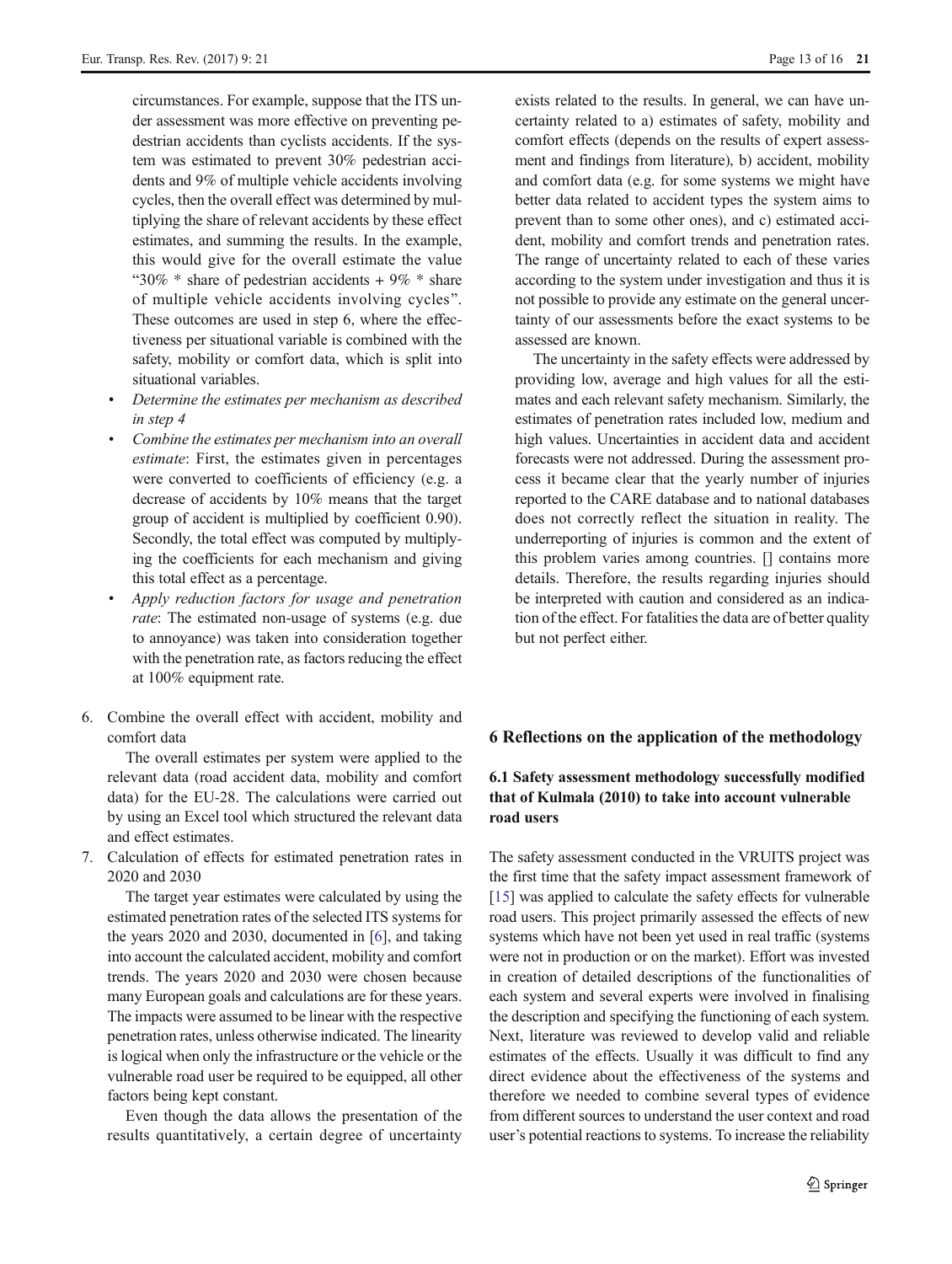of the estimates, several experts contributed to the work in parallel and the estimates were cross-checked.

Numerical estimates were produced by using the European Risk Calculation tool ERiC whose structure and content was specifically modified for the assessment of safety effects for vulnerable road users. The main modifications concerned the collection and modification of European-wide accident data in order to calculate the effects for the EU-28. The assessment exploited the statistics from the CARE database, but the content was not detailed enough for our purposes without additional modifications. The variability in the quality of the accident data entered into CARE by country was tackled by grouping the countries into three clusters which were formed based on the prevalent safety situation in each country (countries with a similar safety situation were included in the same cluster).

The method is a systematic approach to cover all effects of the systems; including not only the expected positive effects of the systems but also the indirect and negative effects. Compared to previous applications of the safety assessment method of ITS [[15\]](#page-14-0), mechanism 9 (modification of accident consequences) was not relevant for the systems for vulnerable road users in our analysis. Mechanism 9 only applies to systems that affect the outcome of an accident that has already occurred, such as eCALL. None of the systems investigated here had this attribute.

## 6.2 A new method to assess mobility and comfort was developed and applied

A new method was developed in this project to assess the mobility and comfort impacts of ITS systems on vulnerable road users. The method is analogous to the safety approach. The problematic aspect of applying the method was data availability, especially for comfort. The use of expertise, external as well as internal to the project to assess the impact, was a useful method to steer the assessment process. The methodology provides a good starting point for future work and methodological development.

The comfort and mobility impact assessment process was conducted for different road user groups, and for different age groups. Comfort has not been covered in previous studies to any great extent, especially not with the focus on vulnerable road users in relation to ITS. Therefore the assessment regarding comfort could not be based on evidence from literature or previous studies; the assessments had to be based on similar studies, if available, based on car drivers' comfort in relation to ITS, or assessments from the experts within the consortium or the responses to the expert questionnaire. The concept of mobility is much more common in literature, but still the existing studies do not often cover mobility of vulnerable road users, and seldom in relation to new ITS.

Despite the limited availability of literature regarding mobility and comfort of vulnerable road users in relation to new ITS, much literature was reviewed to have as valid and reliable estimates as possible of the estimates of the effects. To increase the reliability of the estimates, several experts within the project contributed to the work in parallel and the estimates were cross-checked.

The eIMPACT methodology provided a systematic approach to cover all mobility and comfort effects of the systems; including not only the expected positive effects of the systems but also the indirect and negative effects.

The comfort benefits, the assessment of which was conducted in an experimental manner in this study, form a considerable part of the total vulnerable road user benefits for some systems, although safety benefits usually outweigh all other positive impacts [[1\]](#page-14-0). This leads to the need for a standardised methodology and framework for vulnerable road user benefits assessment and especially for the assessment of comfort benefits. However, the proper application of an overall standardised methodology for benefits assessment requires the collection of harmonised safety and mobility data across EU countries, to be set at a level of detail sufficient to disaggregate system benefits not only to general vulnerable road user groups but also per age category.

Although not addressed in this study, the health benefits of active modes (walking and cycling) can have an impact on comfort levels and they are seen to outrun accident risks. ITS applications could be useful in improving the perception of these health benefits. Future analyses could take health benefits into account.

## 6.3 Validation of the methods

Because the systems analysed in VRUITS are not yet deployed, the possibility to validate the methods lies in the future. The safety impact assessment utilized methods described in detail in the literature. The mobility and comfort methodology was developed in this project. The VRUITS deliverables D3.1 [\[1](#page-14-0)] and D3.2 [[16\]](#page-14-0) make references to the relevant literature on approaches and formulae used. Chapter 2.3 of D3.1 [\[1](#page-14-0)] describes the procedure applied and clarifies calculations with examples. All assumptions and results used as input are made transparent for each ITS analysed (Chapters 4–12 of [\[1\]](#page-14-0)) which makes it possible to compare the findings with earlier (and future) assessments. The transparency will enable the validation of the results in the future. The validation could be done in the future field operational tests focusing on measuring user behaviour, as it was done in DRIVE C2X project [\[11,](#page-14-0) [31\]](#page-15-0). In addition, new findings can be incorporated into the assessments. However, the detailed calculations were not included in this paper.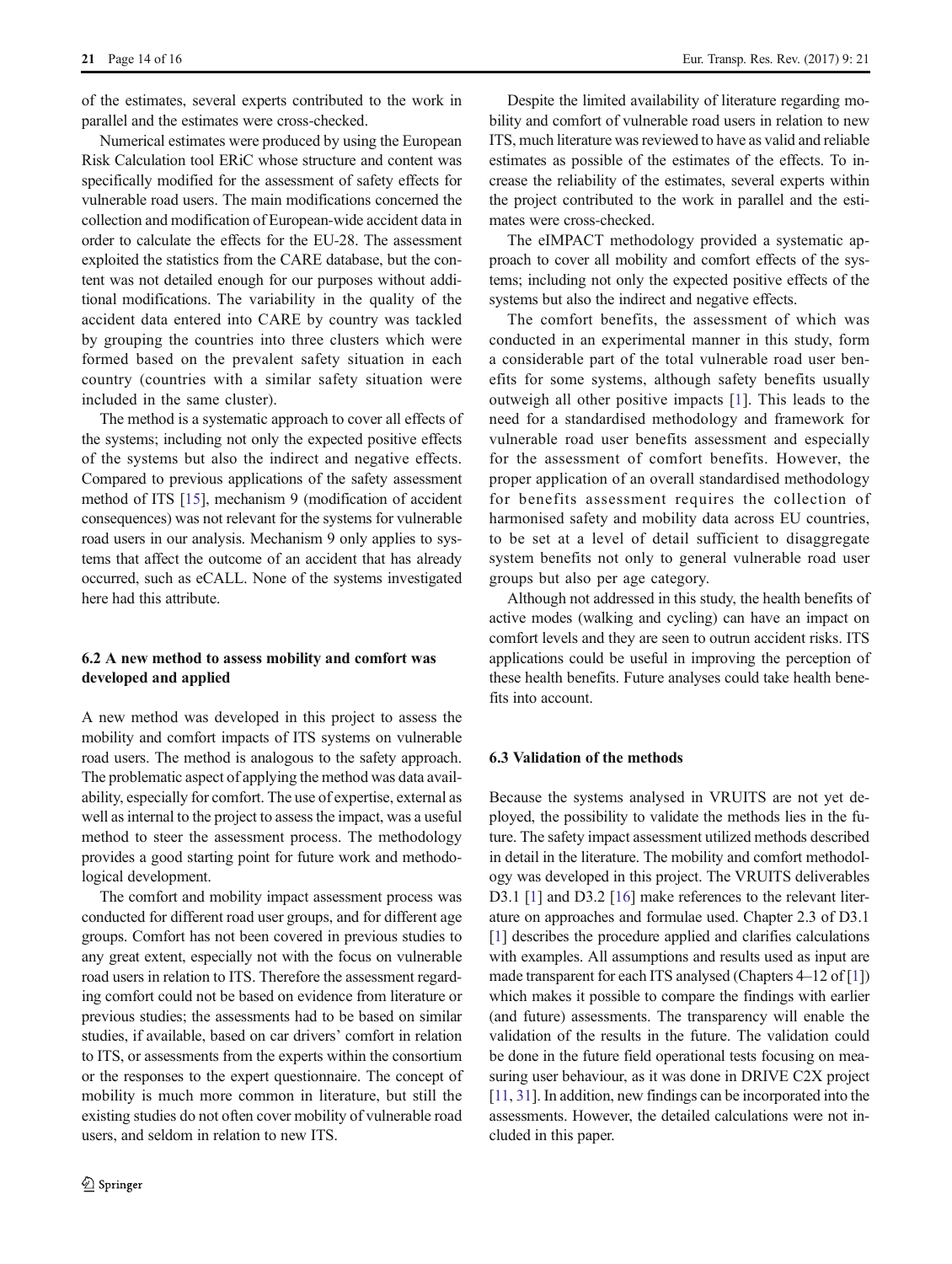### <span id="page-14-0"></span>6.4 Lessons learned

In order to improve the accuracy of the estimates, there is a need for better accident data (on number and details of accidents, including hospital records; especially regarding injuries), also to correct for injury underreporting. Also mobility data (such as quantitative detailed information about trip length, duration and frequency for vulnerable road users of different groups and age groups), and comfort data (such as how the users perceive their travel; i.e. change their opinion regarding the comfort of the travel undertaken, and perceived safety in relation to traffic) is needed. Finally, trials to test the functioning of the systems and their effect on road user behaviour are needed to better understand the effects of the systems.

Acknowledgements The authors are in debt with the members of the research team of the VRUITS Project. The VRUITS project has received funding from the European Commission Seventh Framework Programme (FP7-TRANSPORT-2012-MOVE-1) under Grant agreement No. 321586.

Open Access This article is distributed under the terms of the Creative Commons Attribution 4.0 International License (http:// creativecommons.org/licenses/by/4.0/), which permits unrestricted use, distribution, and reproduction in any medium, provided you give appropriate credit to the original author(s) and the source, provide a link to the Creative Commons license, and indicate if changes were made.

# References

- 1. Bax B, Giannelos I, Mans D, Silla A, Leden L, Rämä P, Scholliers J, Johansson C, Van Noort M, De Kruijff J, Malone K, Woldeab Z, Hancox G, Bell D, Garcia Melendez A, Martin O (2016) Assessment of selected ITS applications on safety, comfort, mobility and socio-economic impact. VRUITS project deliverable D3.1
- 2. CARE (2009) EU roads accident database
- 3. Draskóczy M, Carsten OMJ, Kulmala R (1998) Road safety guidelines. CODE Deliverable B5.2
- European Commission (EC) (2014) EU transport in figures. Statistical pocketbook 2014. [http://ec.europa.eu/transport/facts](http://ec.europa.eu/transport/facts-fundings/statistics/doc/2014/pocketbook2014.pdf)[fundings/statistics/doc/2014/pocketbook2014.pdf](http://ec.europa.eu/transport/facts-fundings/statistics/doc/2014/pocketbook2014.pdf). Accessed 8 Oct 2014
- 5. European Transport Safety Council (2003) Transport Safety Performance in the EU: A Statistical Overview, [http://etsc.eu/wp](http://etsc.eu/wp-content/uploads/2003_transport_safety_stats_eu_overview.pdf)[content/uploads/2003\\_transport\\_safety\\_stats\\_eu\\_overview.pdf](http://etsc.eu/wp-content/uploads/2003_transport_safety_stats_eu_overview.pdf)
- 6. García Meléndez A, Pérez Martín O, Morris A, Hancox G, Bell D, van Noort M (2014) Implementation scenarios. VRUITS project deliverable D2.3
- 7. Gustafsson S, Thulin H (2003) Gående och cyklister, exponering och skaderisker i olika trafikantmiljöer för olika åldersgrupper. VTI meddelande 928:2003
- 8. Hansen G, Morris A, Scholliers J, Silla A, Van Noort M, Bell D (2015) Current and future trends in vulnerable road-user accidents in Europe – why we need ITS solutions. ITS World Congress, Bordeaux, Paper ITS-2833, October 2015
- 9. Høye A (2011) The effects of Electronic Stability control (ESC) on crashes − an update. Accid Anal Prev 43(3):1148–1159
- 10. Innamaa S, Axelson-Fisk M, Borgarello L, Brignolo R, Guidotti L, Martin Perez O, Morris A, Paglé K, Rämä A, Wallgren P, Will D (2013) Impacts on mobility – results and implications. TeleFOT deliverable D4.4.3, European Commission, information society and media,  $7<sup>th</sup>$  framework Programme
- 11. Innamaa S, Rämä P, Hogema J, Kroon L, Heinig I, Schindhelm R, Ojeda L, Servel A, Visintainer F, Giosan I (2014) Safety impacts of cooperative systems. Internal Deliverable of DriveC2X project
- 12. Johansson C, Bell D, Garcia Mendelez A, Perez OM (2014) Internal report on assessment of mobility and comfort. VRUITS Internal report
- Kruijff J, Malone K, Scholliers J (2014) Milestone report 2: minutes of the second interest group workshop. VRUITS
- 14. Kulmala R (2010) Ex-ante assessment of the safety effects of intelligent transport systems. Accid Anal Prev 42:1359–1369
- 15. Litman T (2011) Measuring transportation traffic, Mobility and Accessibility. Victoria Transport Policy Institute
- 16. Malone K, Van Noort M, Johansson C, Silla A, Rämä P, Leden L, Scholliers J, Bax B, Giannelos I, Hancox G (2016) Impact assessment update. VRUITS project deliverable D3.2
- 17. Marizwan bin Abdul Manan M (2014) Factors associated with motorcyclists'safety at access points along primary roads in Malaysia. Lund, Lund University, Faculty of Engineering, Doctoral Dissertation
- 18. Methorst R (2003) Assessing pedestrians' needs. The European COST 358 PQN project. [http://www.walk21.com/paper\\_](http://www.walk21.com/paper_search/results_detail.asp?Paper=380) [search/results\\_detail.asp?Paper=380.](http://www.walk21.com/paper_search/results_detail.asp?Paper=380) Accessed 16 Jan 2013
- 19. Nilsson G (2014) Traffic safety dimensions and the Power model to describe the effect of speed and safety. Bulletin 221, Department of Technology and Society, Lund University, Sweden
- 20. Öörni R, Luoma J (2016) Realised Safety Impacts of Electronic Stability Control in Finland IET Intelligent Transport Systems Submitted in 2016
- 21. Ovstedal L, Ryeng EO (2002) Understanding pedestrian comfort in European cities: how to improve walking conditions? European transport conference Proceddings 2002. Association for European Transport
- 22. Ovstedal L, Ryeng EO (2004) PROMPT. WP3: Pedestrian Comfort Synthesis Report SINTEF Technology and Society Roads and Transport, November 2004
- 23. PROMPT (2004) [http://prompt.vtt.fi/,](http://prompt.vtt.fi/) [http://virtual.vtt.](http://prompt.vtt.fi/) [fi/virtual/prompt/comfort.htm](http://prompt.vtt.fi/)
- 24. Sammer G, Klementschitz R, Kohla B, Meschik M, Herry M, Sedlacek N, Tomschy R, Rehrl K, Schneider C, Fellendorf M, Reiter T, Karmasin H, Wolf E (2011) Handbuch für Mobilitätserhebungen KOMOD. Konzeptstudie Mobilitätsdaten Österreichs V1 Bundesministerium für Verkehr, Innovation und Technologie Abteilung Mobilitäts- und Verkehrstechnologien November 2011
- 25. Sarkar S (2002) Qualitative evaluation of comfort needs in urban walkways in major activity centers. TRB Annual Meeting, TRB, Washington
- 26. SHANTI (2014) Post-harmonised travel data collected in the EU Cost Action:TU0804
- 27. Slater K (1985) Human comfort. Charles C. Thomas Publisher, Springfield
- 28. Van Noort M, Malone K, Silla A, Leden L, Rämä P, Innamaa S, Johansson C, Bell D, Giannelos I, Mans D, van Schijndel M, Morris A (2014) Assessment methodology. VRUITS project deliverable D2.2
- 29. Winkelbauer M, Riegler S, Völker T, Steininger C, Spyropoulou I, Yannis G, Golias J (2012) Powered two Wheelers - safety measures. Guidelines, recommendations and research priorities. Deliverable D28 of work package 6. [www.2besafe.eu](http://www.2besafe.eu)
- 30. Wimmershoff M, Will D, Pütz A, Lach A, Schirokoff A, Pilli-Sihvola E, Le L, Zlocki A, Sihvola N, Weingart J, Stimming C, Kulmala R (2011) INTERSAFE2, cooperative